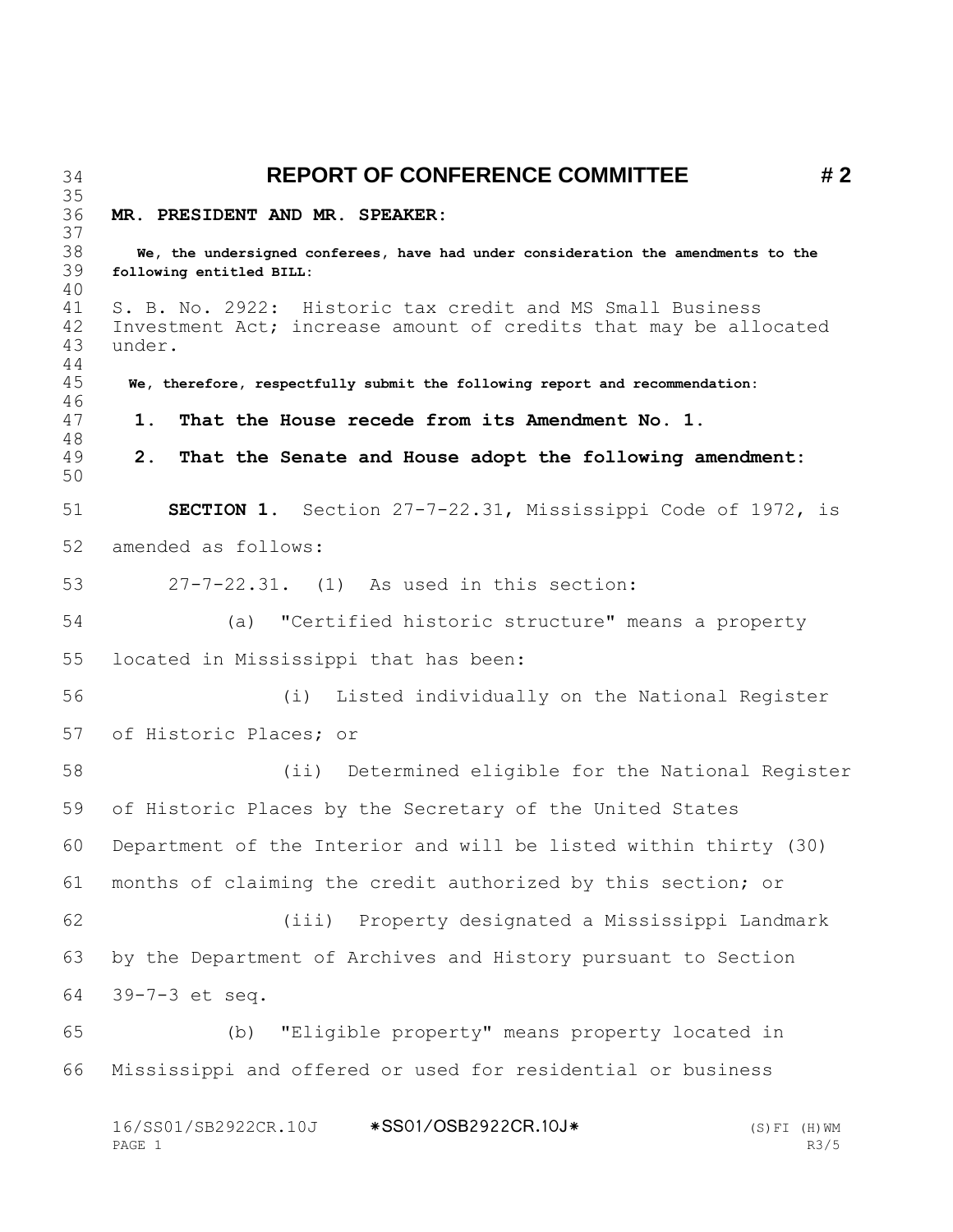(i) A certificate evidencing the eligible credit has been issued to the taxpayer by the department prior to July 1, 2016, that applies to such dwelling; or (ii) The dwelling is designated as a National Historic Landmark under the National Historic Landmarks Program. (c) "Structure in a certified historic district" means a structure (and its structural components) located in Mississippi which: (i) Is listed in the National Register of Historic Places; or (ii) Has been determined eligible for the National Register of Historic Places by the Secretary of the United States Department of the Interior and will be listed within thirty (30) months of claiming the credit authorized by this section; or (iii) Is located in a registered historic district listed on the National Register of Historic Places or located in a potential district that has been determined eligible for the National Register of Historic Places by the Secretary of the United States Department of the Interior and will be listed within thirty (30) months of claiming the credit authorized by this section, and is certified by the Secretary of the United States Department of the Interior as being of historic significance to the district; or

purposes; however, the term "eligible property" shall not include

a single-family dwelling unless:

16/SS01/SB2922CR.10J \*SS01/OSB2922CR.10J\* (S)FI (H)WM<br>PAGE 2 R3/5 PAGE 2 R3/5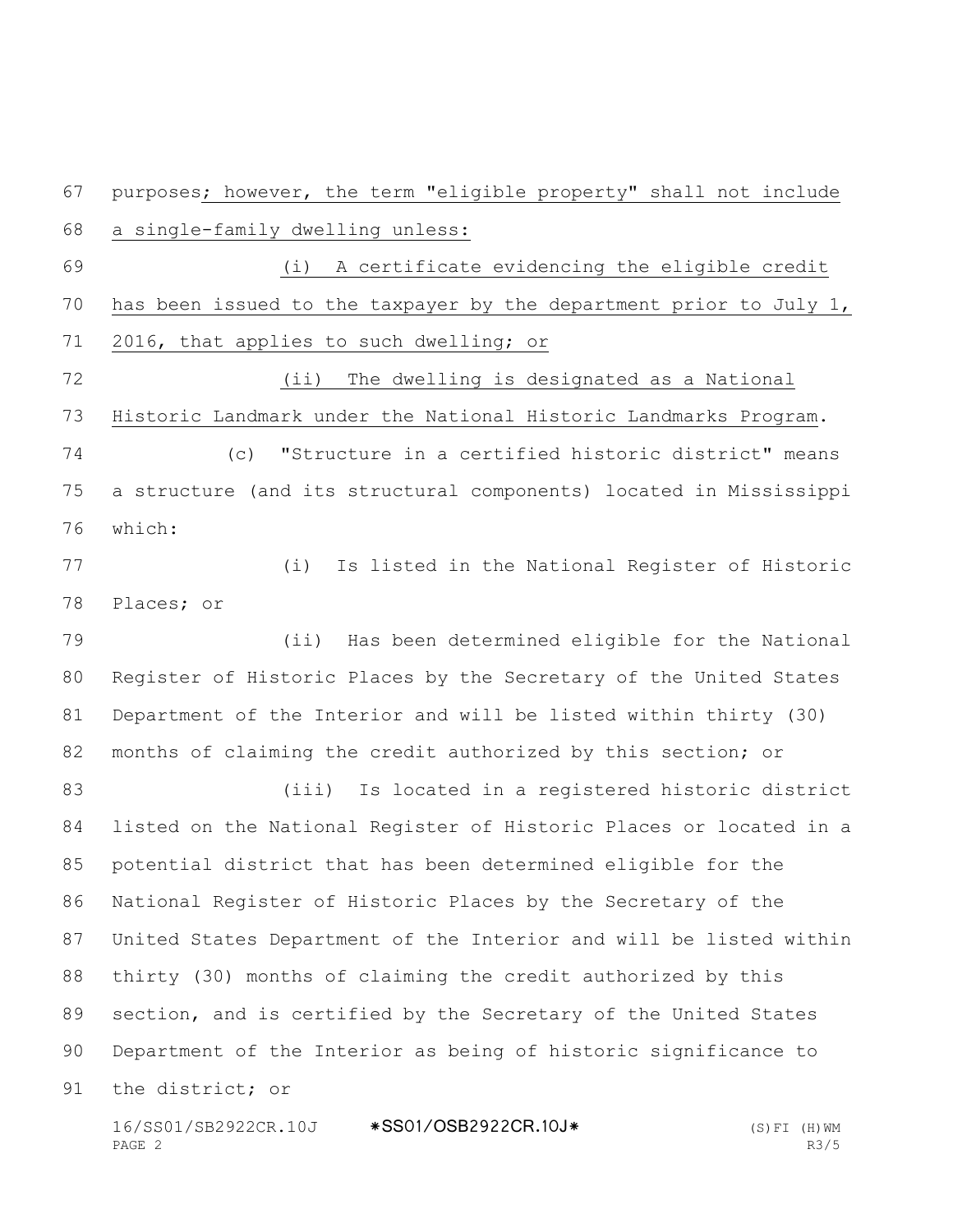(iv) Is certified by the Mississippi Department of Archives and History as contributing to the historic significance of: 1. A certified historic district listed on the National Register of Historic Places; or 2. A potential district that has been determined eligible for the National Register of Historic Places by the Secretary of the United States Department of the Interior and will be listed within thirty (30) months of claiming the credit authorized by this section; or 3. A local district that has been certified by the United States Department of the Interior. (d) "Department" means the Department of Archives and History. (2) Any taxpayer incurring costs and expenses for the rehabilitation of eligible property, which is a certified historic structure or a structure in a certified historic district, shall be entitled to a credit against the taxes imposed pursuant to this chapter in an amount equal to twenty-five percent (25%) of the total costs and expenses of rehabilitation incurred after January 1, 2006, which shall include, but not be limited to, qualified rehabilitation expenditures as defined under Section 47(c)(2)(A) of the Internal Revenue Code of 1986, as amended, and the related regulations thereunder: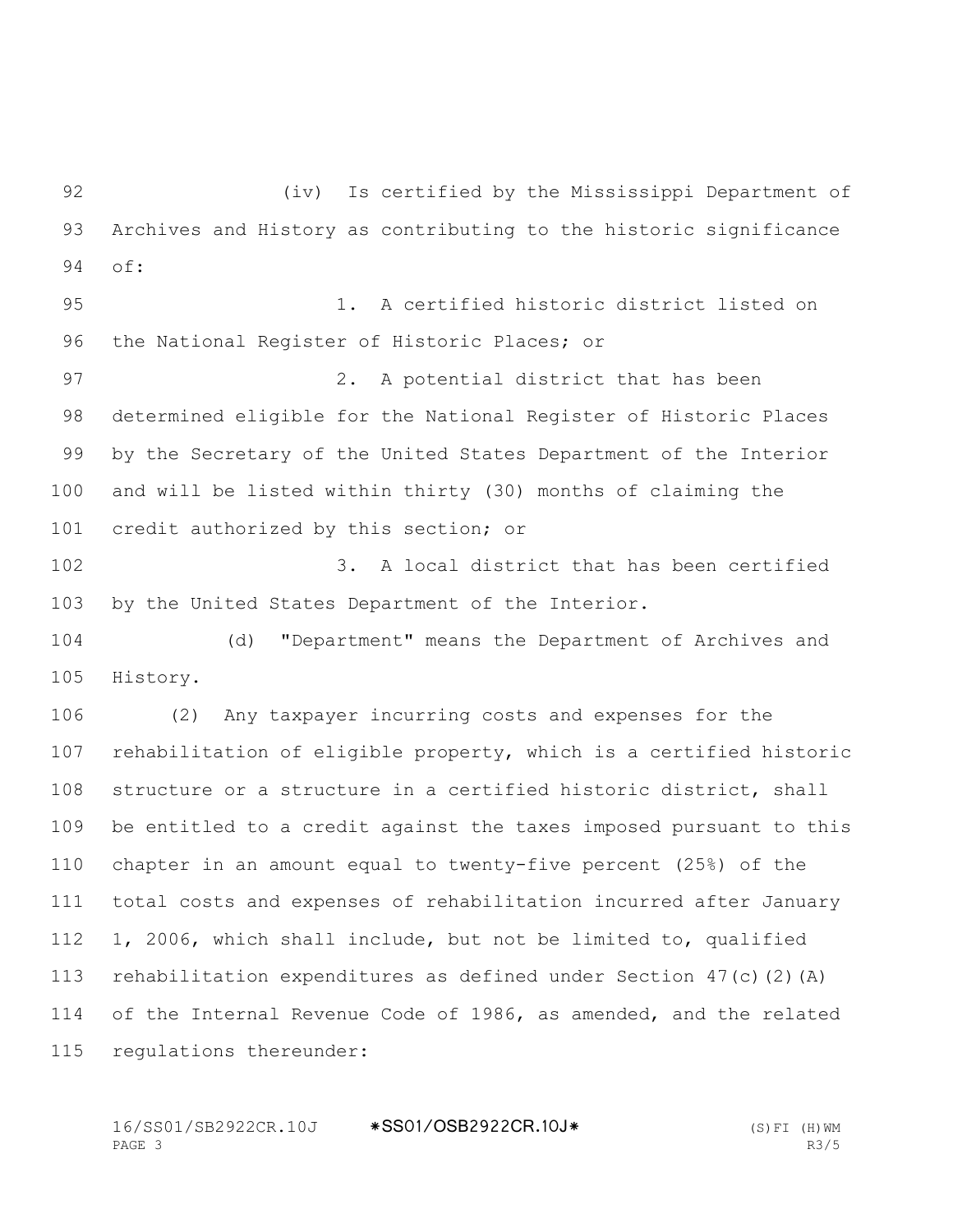(a) If the costs and expenses associated with rehabilitation exceed:

 (i) Five Thousand Dollars (\$5,000.00) in the case of an owner-occupied dwelling; or

 (ii) Fifty percent (50%) of the total basis in the property in the case of all other properties; and

 (b) The rehabilitation is consistent with the standards of the Secretary of the United States Department of the Interior as determined by the department.

 (3) Any taxpayer eligible for the credit authorized by this section may claim the credit in phases if:

 (a) There is a written set of architectural plans and specifications for all phases of the rehabilitation (written plans outlining and describing all phases of the rehabilitation shall be 130 accepted as written plans and specifications);

 (b) The written set of architectural plans and specifications are completed before the physical work on the rehabilitation begins; and

 (c) It can reasonably be expected that all phases of the rehabilitation will be completed.

 (4) (a) (i) If the amount of the tax credit established by this section exceeds the total state income tax liability for the year in which the rehabilitated property is placed in service, the amount that exceeds the total state income tax liability may be carried forward for the ten (10) succeeding tax years.

16/SS01/SB2922CR.10J \*SS01/OSB2922CR.10J\* (S)FI (H)WM<br>PAGE 4 R3/5 PAGE 4 R3/5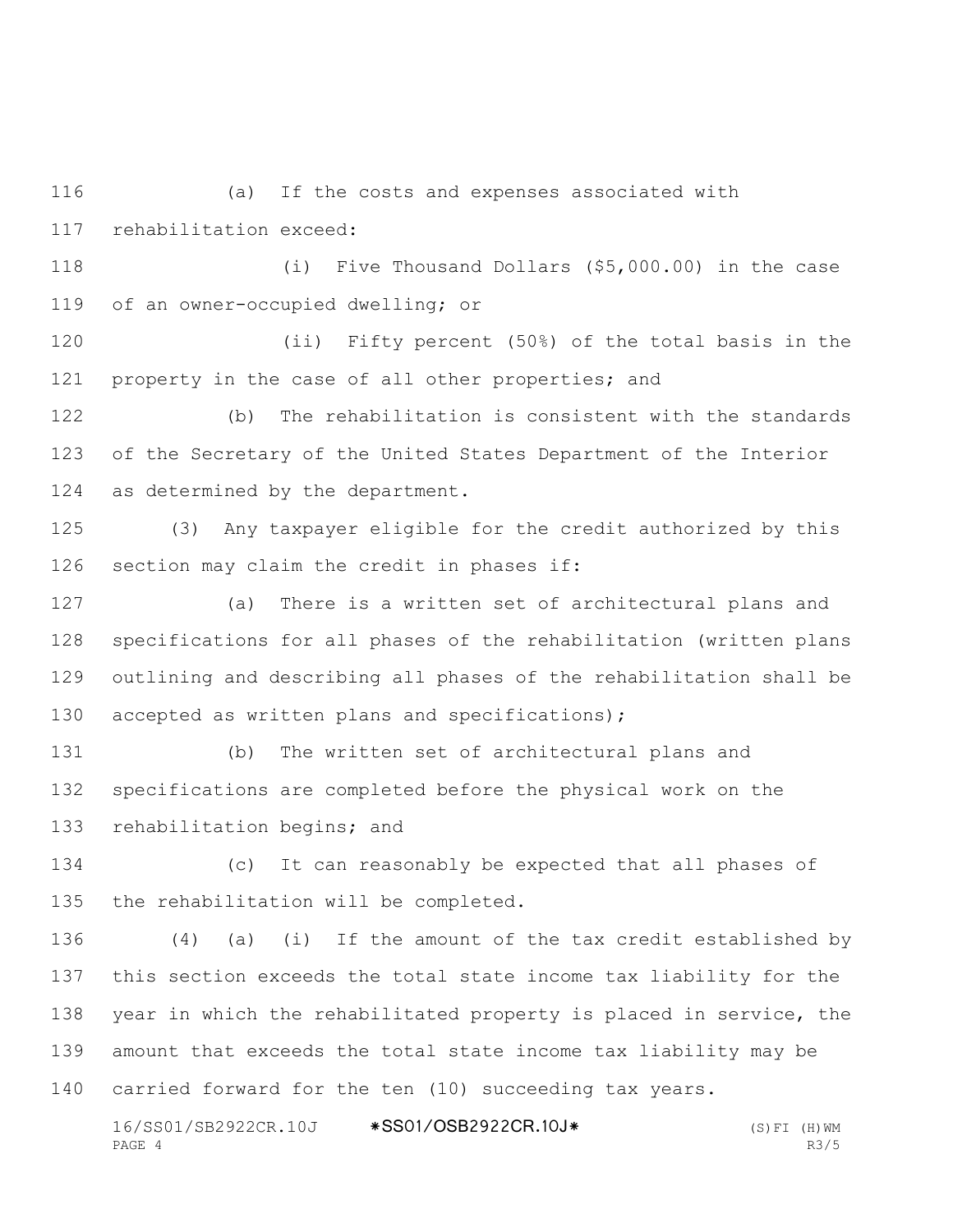(ii) If the amount of the tax credit established by this section exceeds Two Hundred Fifty Thousand Dollars (\$250,000.00), the taxpayer may elect to claim a refund in the amount of seventy-five percent (75%) of the excess credit in lieu of the ten-year carryforward. The election must be made in the year in which the rehabilitated property is placed in service. Refunds will be paid in equal installments over a two-year period and shall be made from current collections.

 (iii) Refund requests shall be submitted to the Department of Revenue on forms prescribed by the department. Refunds shall be made from current tax collections.

16/SS01/SB2922CR.10J \*SS01/OSB2922CR.10J\* (S)FI (H)WM<br>PAGE 5 R3/5 PAGE 5 R3/5 (b) Not-for-profit entities, including, but not limited to, nonprofit corporations organized under Section 79-11-101 et seq. shall be ineligible for the credit authorized by this section. Credits granted to a partnership, a limited liability company taxed as a partnership or multiple owners of property shall be passed through to the partners, members or owners on a pro rata basis or pursuant to an executed agreement among the partners, members or owners documenting an alternative distribution method. Partners, members or other owners of a pass-through entity are not eligible to elect a refund of excess credit in lieu of a carryforward of the credit. However, a partnership or limited liability company taxed as a partnership may elect to claim a refund of excess credit at the entity level 165 on a form prescribed by the Department of Revenue. Additionally,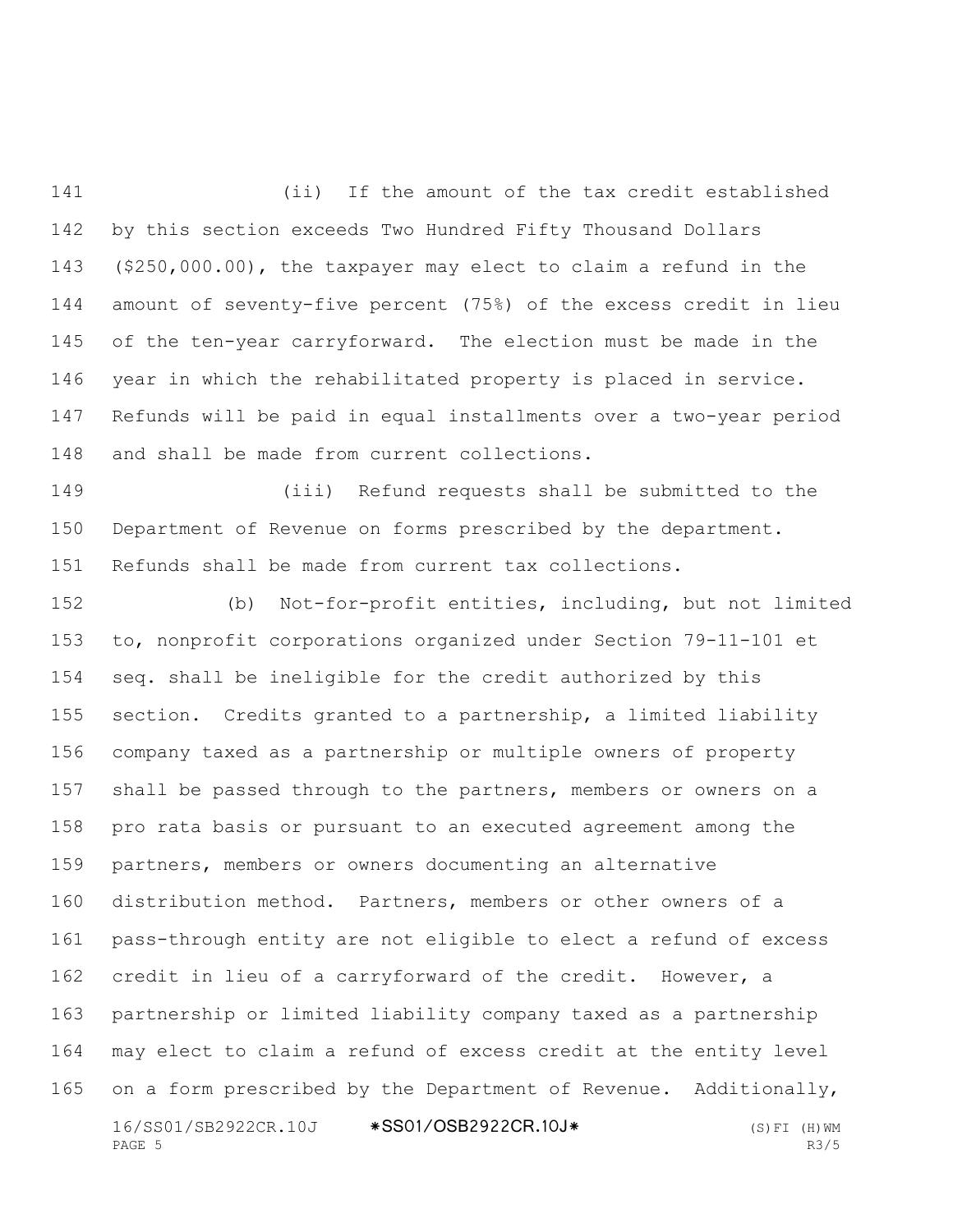excess tax credits that are attributable to rehabilitated property that was placed in service by a pass-through entity prior to January 1, 2011, and that have previously been allocated to and are held by another pass-through entity prior to January 1, 2011, may be refunded to such other pass-through entity.

 (5) (a) To claim the credit authorized pursuant to this section, the taxpayer shall apply to the department which shall determine the amount of eligible rehabilitation costs and expenses and whether the rehabilitation is consistent with the standards of the Secretary of the United States Department of the Interior. The department shall issue a certificate evidencing the eligible credit if the taxpayer is found to be eligible for the tax credit. The taxpayer shall attach the certificate to all income tax returns on which the credit is claimed. The department shall not issue certificates evidencing the eligible credit which, when combined with certificates of eligible credits issued prior to July 1, 2016, will result in credits being awarded in excess of Twelve Million Dollars (\$12,000,000.00) in any one (1) state fiscal year.

 (b) The aggregate amount of tax credits that may be awarded under this section shall not exceed **\* \* \*** One Hundred Twenty Million Dollars (\$120,000,000.00) and not more than Twelve Million Dollars (\$12,000,000.00) may be awarded in any one (1) state fiscal year. A taxpayer who was issued a certificate evidencing the eligible credit by the department prior to July 1,

16/SS01/SB2922CR.10J \*SS01/OSB2922CR.10J\* (S)FI (H)WM<br>PAGE 6 R3/5 PAGE 6 R3/5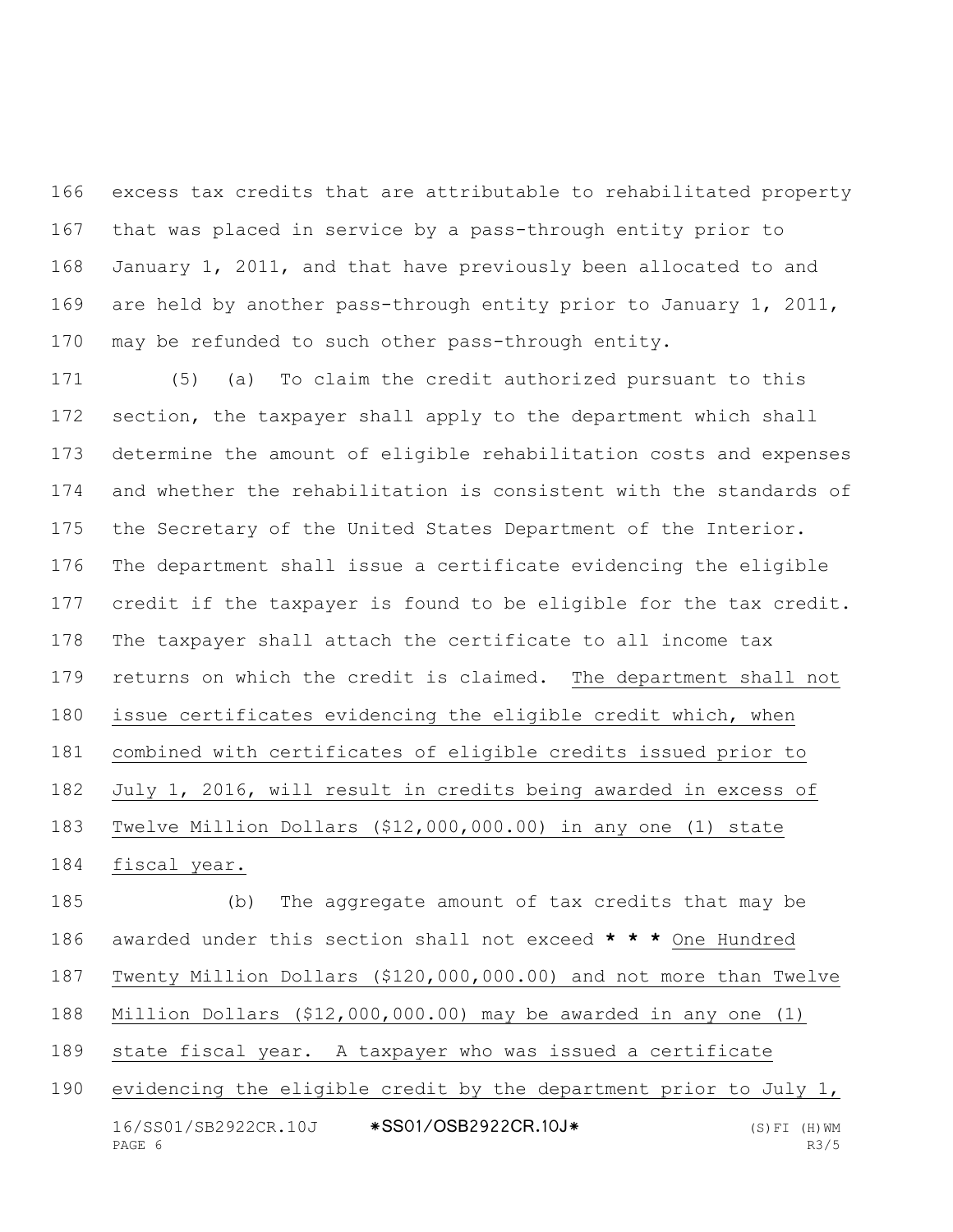16/SS01/SB2922CR.10J \*SS01/OSB2922CR.10J\* (S)FI (H)WM<br>PAGE 7 R3/5 2016, but who was unable to be awarded the credit due to the limit on the aggregate amount of credits authorized under this section prior to July 1, 2016: (i) May be awarded the credit so long as the award does not cause the aggregate amount of tax credits awarded to exceed the amounts authorized in this paragraph; and (ii) Shall be given priority for tax credits awarded after July 1, 2016. (6) (a) The credit received by a taxpayer pursuant to this section is subject to recapture if: (i) The property is one that has been determined eligible for the National Register of Historic Places but is not listed on the National Register of Historic Places within thirty (30) months of claiming the credit authorized by this section; (ii) The potential district in which the property is located is not listed on the National Register of Historic Places within thirty (30) months of claiming the credit authorized by this section; or (iii) The rehabilitation of the property for which the credit was granted is abandoned. (b) The taxpayer shall notify the department and the Department of Revenue if any of the situations that subject the credit to recapture occur. (7) (a) The board of trustees of the department shall establish fees to be charged for the services performed by the

PAGE 7 R3/5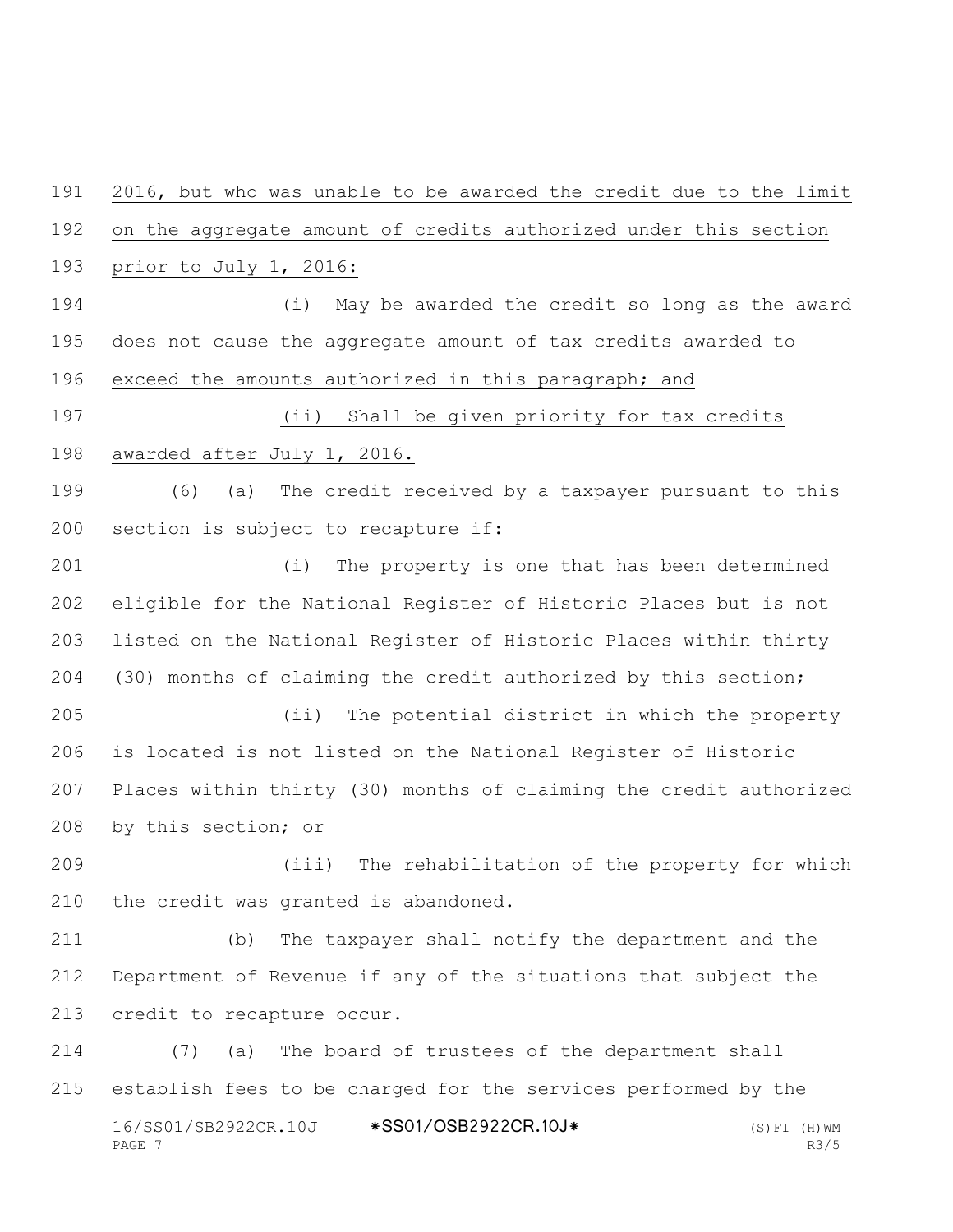department under this section and shall publish the fee schedule. The fees contained in the schedule shall be in amounts reasonably calculated to recover the costs incurred by the department for the administration of this section. Any taxpayer desiring to participate in the tax credits authorized by this section shall pay the appropriate fee as contained in the fee schedule to the department, which shall be used by the department, without appropriation, to offset the administrative costs of the department associated with its duties under this section.

 (b) There is hereby created within the State Treasury a special fund into which shall be deposited all the fees collected by the department pursuant to this section. Money deposited into the fund shall not lapse at the end of any fiscal year and investment earnings on the proceeds in such special fund shall be deposited into such fund. Money from the fund shall be disbursed upon warrants issued by the State Fiscal Officer upon requisitions signed by the executive director of the department to assist the department in carrying out its duties under this section.

(8) This section shall only apply to taxpayers:

 (a) Who have been issued a certificate evidencing the eligible credit before December 31, **\* \* \*** 2020; or

 (b) Who, before December 31, **\* \* \*** 2020, have received a determination in writing from the Mississippi Department of Archives and History, in accordance with the department's Historic Preservation Certificate Application, Part 2, that the

16/SS01/SB2922CR.10J \*SS01/OSB2922CR.10J\* (S)FI (H)WM<br>PAGE 8 R3/5 PAGE 8 R3/5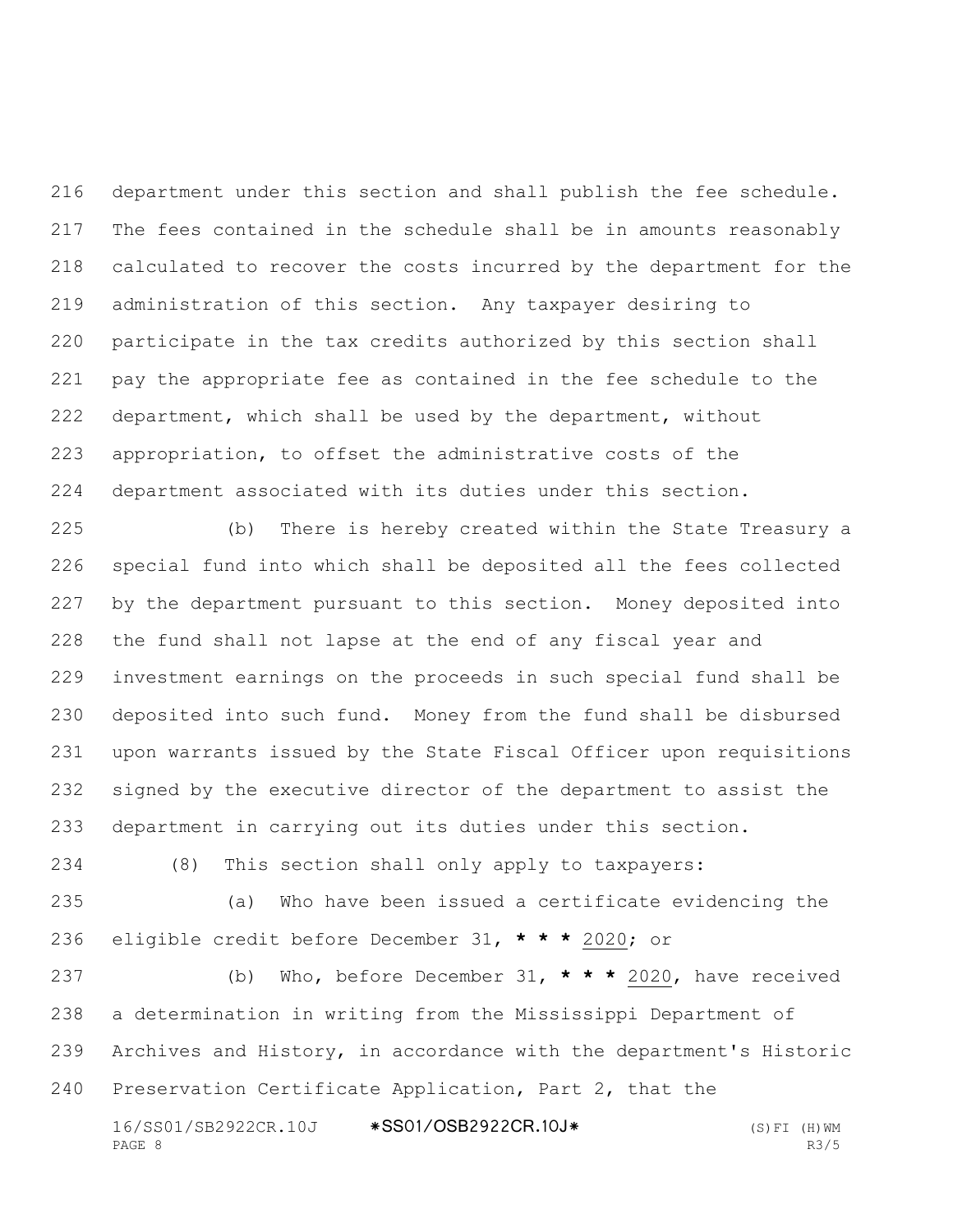rehabilitation is consistent with the historic character of the property and that the property meets the United States Secretary of the Interior's Standards for Rehabilitation, or will meet the 244 standards if certain specified conditions are met, and, who are issued a certificate evidencing the eligible credit on or after December 31, **\* \* \*** 2020.

 **SECTION 2.** Section 27-31-104, Mississippi Code of 1972, as amended by House Bill No. 1, 2016 First Extraordinary Session, is amended as follows:

 **[Through June 30, 2022, this section shall read as follows:]** 27-31-104. (1) County boards of supervisors and municipal authorities are each hereby authorized and empowered to enter into an agreement with an enterprise granting, and pursuant to such agreement grant a fee-in-lieu of ad valorem taxes, including ad valorem taxes levied for school purposes, for projects totaling over One Hundred Million Dollars (\$100,000,000.00). In addition to those new enterprises enumerated in Section 27-31-101, Mississippi Code of 1972, the term "projects," as used in this section, shall include:

 (a) A private company (as such term is defined in Section 57-61-5, Mississippi Code of 1972) having a minimum capital investment of One Hundred Million Dollars (\$100,000,000.00); or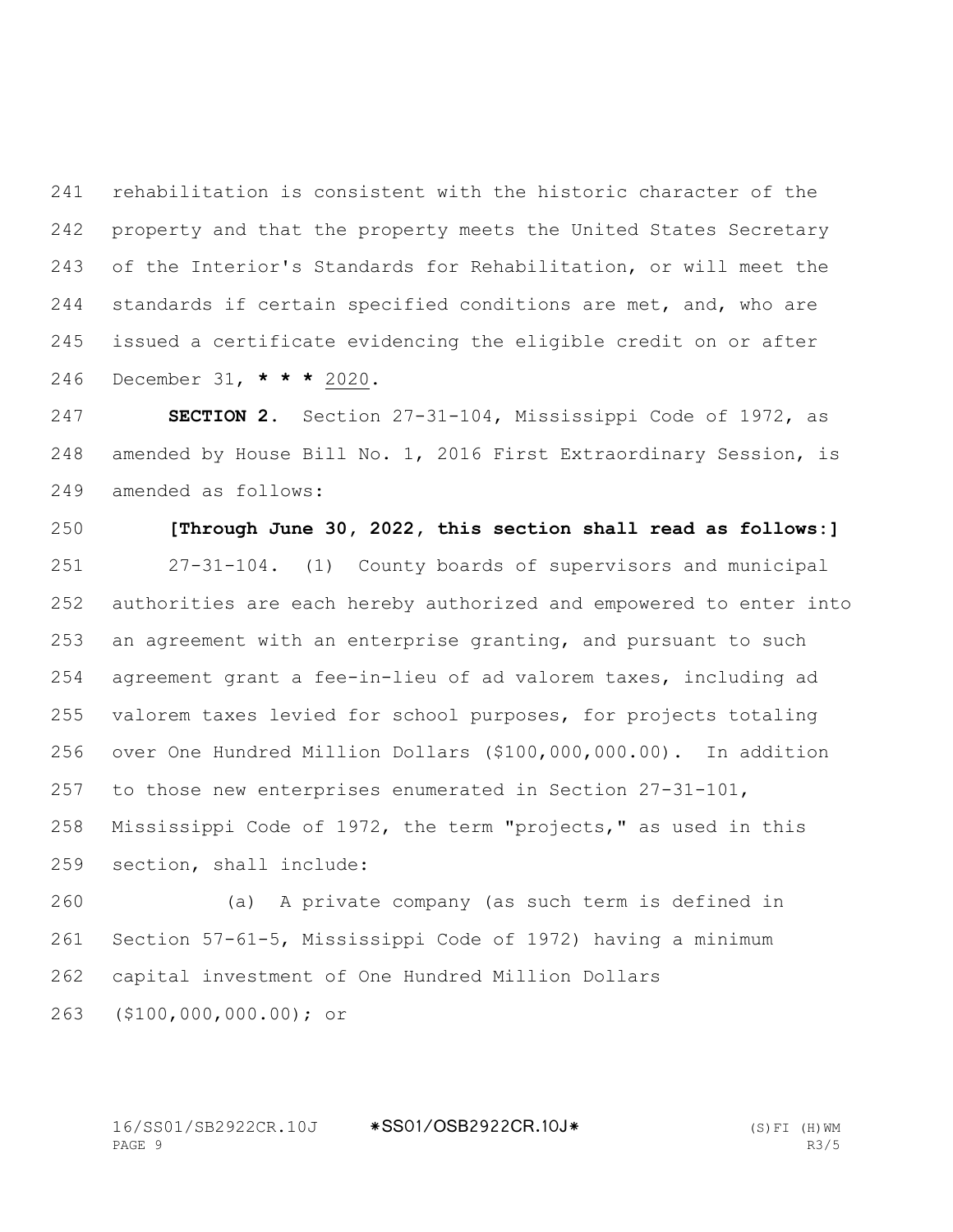(b) A qualified business (as such term is defined in Section 57-117-3) meeting minimum criteria established by the Mississippi Development Authority.

 (2) A county board of supervisors may enter into a fee-in-lieu agreement on behalf of the county and any county school district, and a municipality may enter into such a fee-in-lieu agreement on behalf of the municipality and any municipal school district located in the municipality; however, if the project is located outside the limits of a municipality but within the boundaries of the municipal school district, then the county board of supervisors may enter into such a fee-in-lieu agreement on behalf of the school district granting a fee-in-lieu of ad valorem taxes for school district purposes.

 (3) Any grant of a fee-in-lieu of ad valorem taxes shall be evidenced by a written agreement negotiated by the enterprise and the county board of supervisors and/or municipal authority, as the case may be, and given final approval by the Mississippi Development Authority as satisfying the requirements of this section.

16/SS01/SB2922CR.10J \*SS01/OSB2922CR.10J\* (S)FI (H)WM<br>PAGE 10 R3/5 PAGE 10 R3/5 (4) The minimum sum allowable as a fee-in-lieu shall not be less than one-third (1/3) of the ad valorem levy, including ad valorem taxes for school district purposes, and except as otherwise provided, the sum allowed shall be apportioned between 287 the county or municipality, as appropriate, and the school districts in such amounts as may be determined by the county board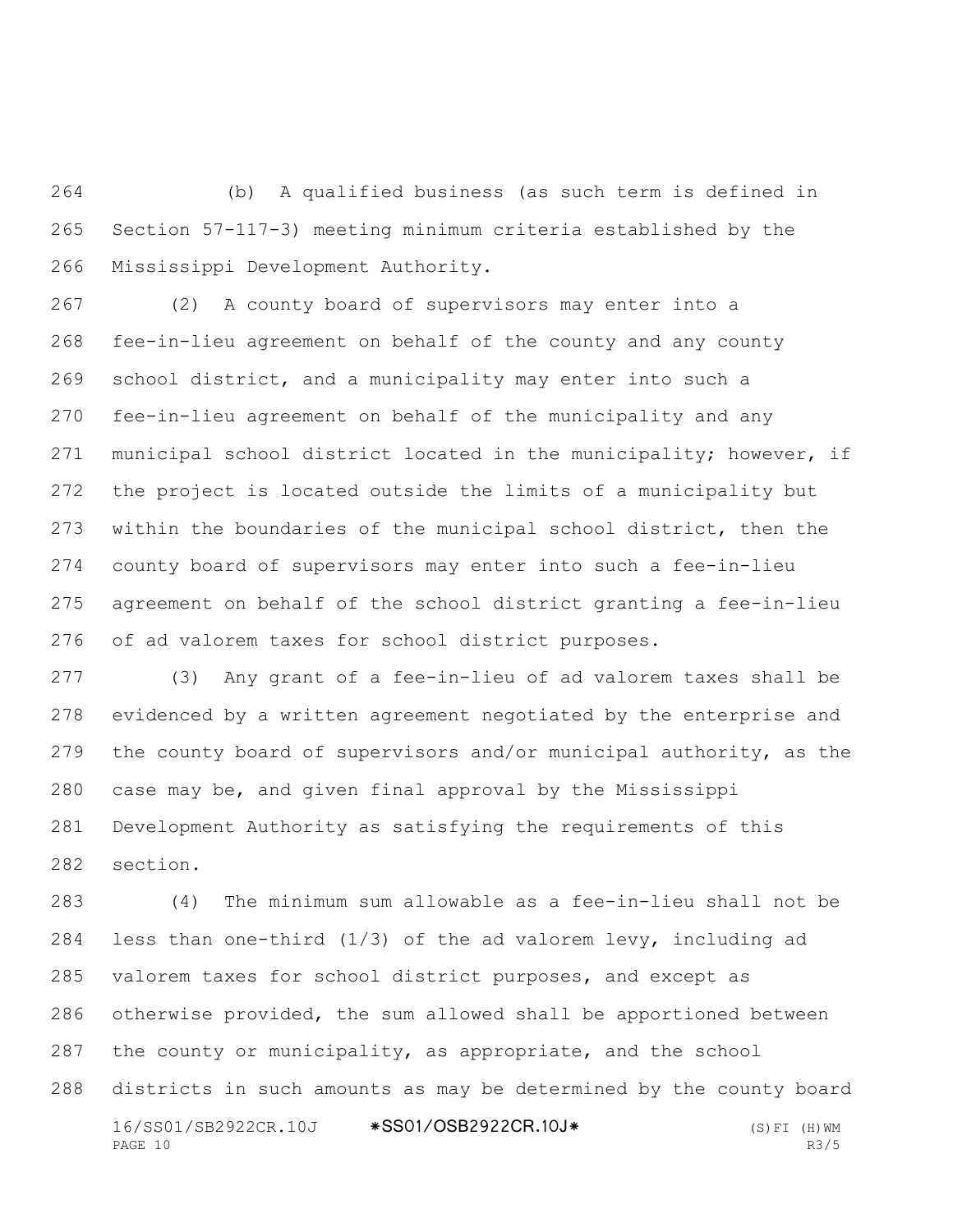of supervisors or municipal governing authority, as the case may be, however, except as otherwise provided in this section, from the sum allowed the apportionment to school districts shall not be less than the school districts' pro rata share based upon the proportion that the millage imposed for the school districts by the appropriate levying authority bears to the millage imposed by such levying authority for all other county or municipal purposes. Any fee-in-lieu agreement entered into **\* \* \*** under this section shall become a binding obligation of the parties to the agreement, be effective upon its execution by the parties and approval by the Mississippi Development Authority and **\* \* \***, except as otherwise provided in Section 17-25-23 or Section 57-75-33, or any other provision of law, continue in effect for a period not to exceed twenty (20) years commencing on the date that the fee-in-lieu granted thereunder begins in accordance with the agreement; however, no particular parcel of land, real property improvement or item of personal property shall be subject to a fee-in-lieu for a duration of more than ten (10) years. Any such agreement shall be binding, according to its terms, on future boards of supervisors of the county and/or governing authorities of a municipality, as the case may be, for the duration of the agreement.

16/SS01/SB2922CR.10J \*SS01/OSB2922CR.10J\* (S)FI (H)WM PAGE 11 R3/5 (5) The fee-in-lieu may be a stated fraction or percentage of the ad valorem taxes otherwise payable or a stated dollar amount. If the fee is a fraction or percentage of the ad valorem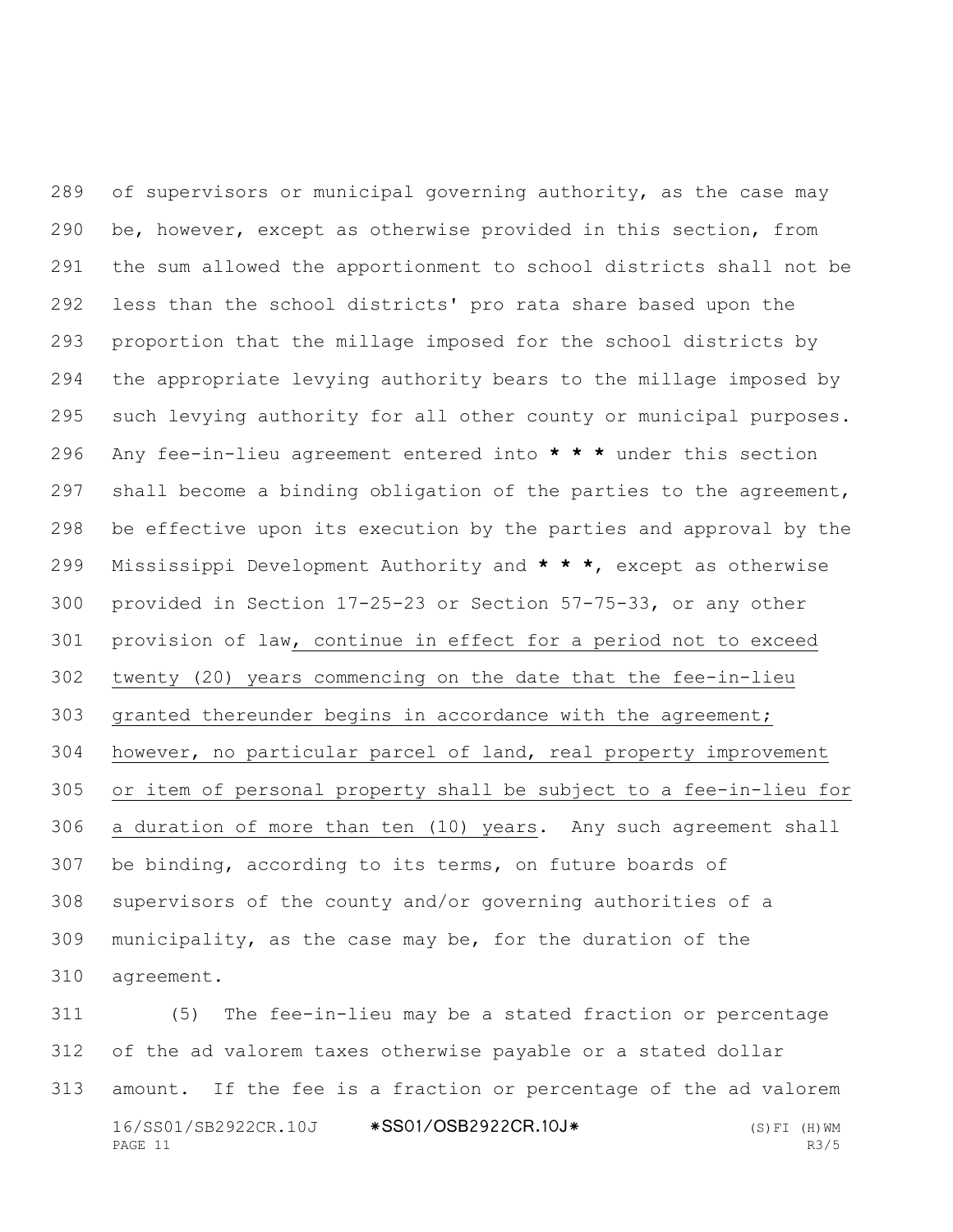tax levy, it shall be annually computed on all ad valorem taxes otherwise payable, including school taxes, as the same may vary from year to year based upon changes in the millage rate or assessed value and shall not be less than one-third (1/3) of that amount. If the fee is a stated dollar amount, said amount shall be the higher of the sum provided for fixed payment or one-third (1/3) of the total of all ad valorem taxes otherwise payable as annually determined during each year of the fee-in-lieu.

 (6) Notwithstanding Section 27-31-111, the parties to a fee-in-lieu may agree on terms and conditions providing for the reduction, suspension, termination or reinstatement of a fee-in-lieu agreement or any fee-in-lieu period granted thereunder upon the cessation of operations by project for twelve (12) or more consecutive months or due to other conditions set forth in the agreement.

 (7) For a project as defined in Section 57-75-5(f)(xxi) and located in a county that is a member of a regional economic development alliance created under Section 57-64-1 et seq., the members of the regional economic development alliance may divide the sum allowed as a fee-in-lieu in a manner as determined by the alliance agreement, and the boards of supervisors of the member counties may then apportion the sum allowed between school district purposes and all other county purposes.

16/SS01/SB2922CR.10J \*SS01/OSB2922CR.10J\* (S)FI (H)WM<br>PAGE 12 R3/5 PAGE 12 R3/5 (8) For a project as defined in Section 57-75-5(f)(xxvi), the board of supervisors of the county in which the project is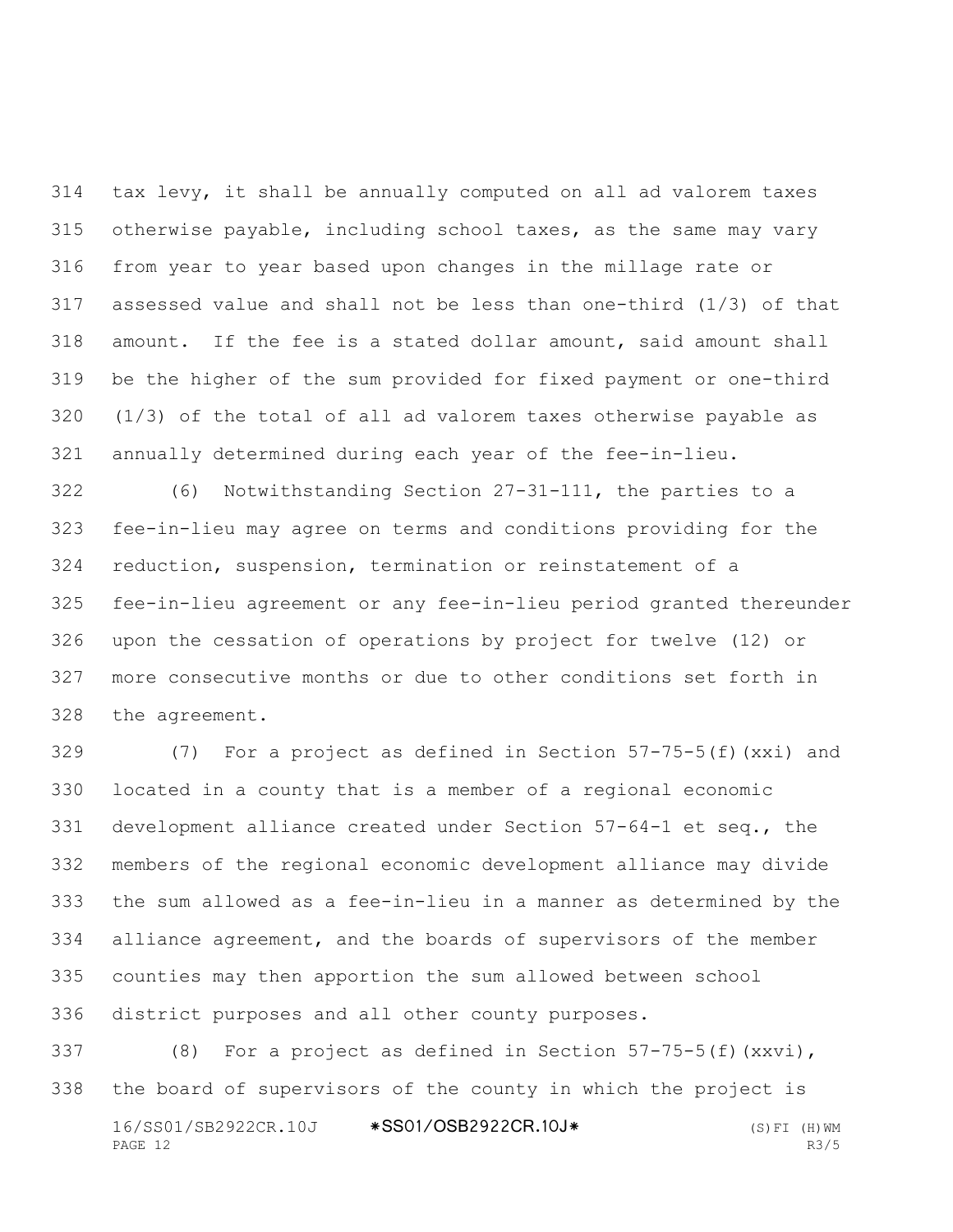located may negotiate with the school district in which the project is located and apportion to the school district an amount of the fee-in-lieu that is agreed upon in the negotiations different than the amount provided for in subsection (3) of this section.

 (9) For a project as defined in Section 57-75-5(f)(xxviii), the annual amount of the fee-in-lieu apportioned to the county shall not be less than the amount necessary to pay the debt service on bonds issued by the county pursuant to Section 57-75-37(3)(c).

 **[From and after July 1, 2022, this section shall read as follows:]**

 27-31-104. (1) County boards of supervisors and municipal authorities are each hereby authorized and empowered to enter into an agreement with an enterprise granting, and pursuant to such agreement grant a fee-in-lieu of ad valorem taxes, including ad valorem taxes levied for school purposes, for projects totaling over One Hundred Million Dollars (\$100,000,000.00). In addition to those new enterprises enumerated in Section 27-31-101, Mississippi Code of 1972, the term "projects," as used in this section, shall include a private company (as such term is defined in Section 57-61-5, Mississippi Code of 1972) having a minimum capital investment of One Hundred Million Dollars

(\$100,000,000.00).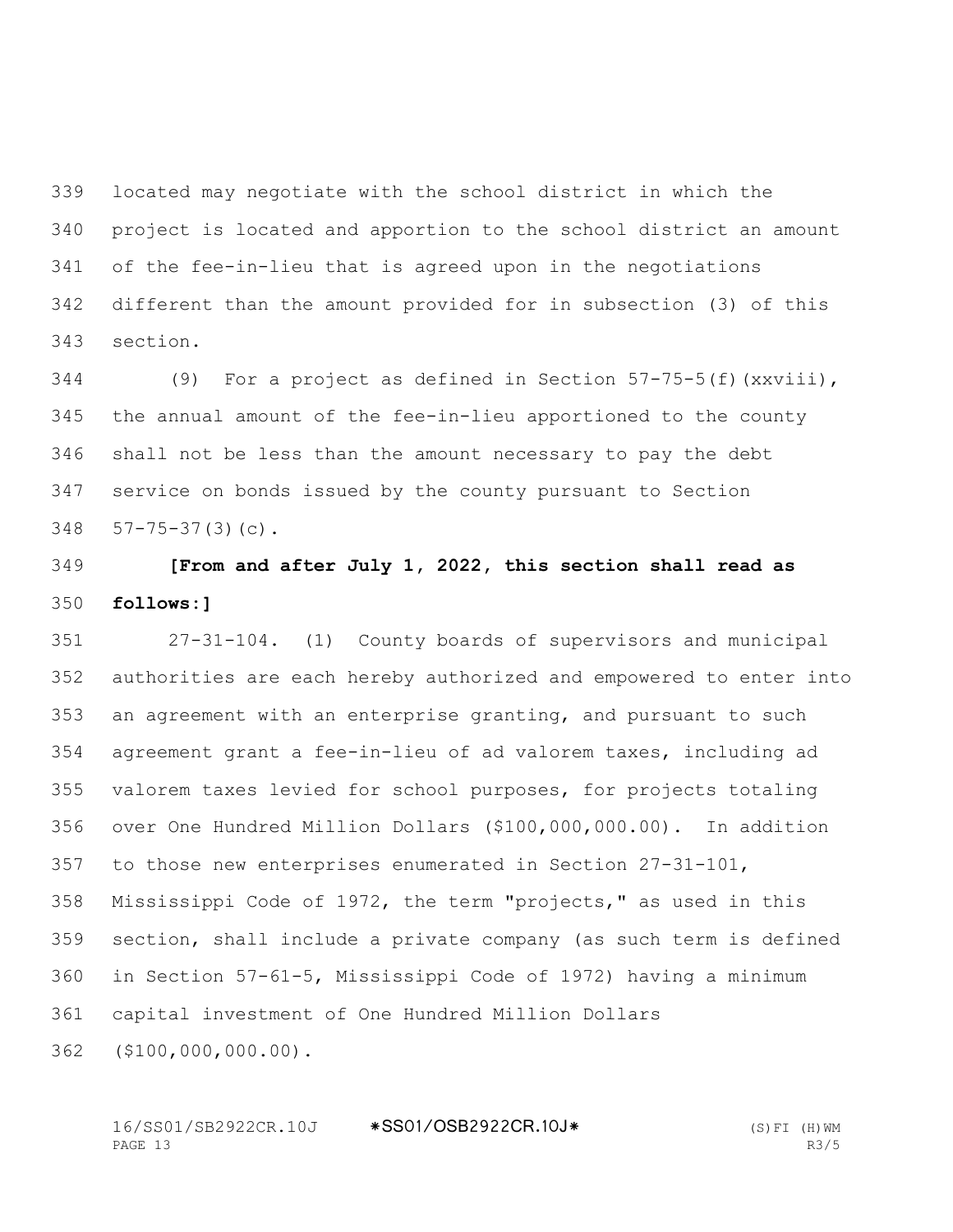(2) A county board of supervisors may enter into a fee-in-lieu agreement on behalf of the county and any county school district, and a municipality may enter into such a fee-in-lieu agreement on behalf of the municipality and any municipal school district located in the municipality; however, if the project is located outside the limits of a municipality but within the boundaries of the municipal school district, then the county board of supervisors may enter into such a fee-in-lieu agreement on behalf of the school district granting a fee-in-lieu of ad valorem taxes for school district purposes.

 (3) Any grant of a fee-in-lieu of ad valorem taxes shall be evidenced by a written agreement negotiated by the enterprise and the county board of supervisors and/or municipal authority, as the case may be, and given final approval by the Mississippi Development Authority as satisfying the requirements of this section.

16/SS01/SB2922CR.10J \*SS01/OSB2922CR.10J\* (S)FI (H)WM<br>PAGE 14 R3/5 PAGE 14 R3/5 (4) The minimum sum allowable as a fee-in-lieu shall not be less than one-third (1/3) of the ad valorem levy, including ad valorem taxes for school district purposes, and except as otherwise provided, the sum allowed shall be apportioned between the county or municipality, as appropriate, and the school districts in such amounts as may be determined by the county board of supervisors or municipal governing authority, as the case may be, however, except as otherwise provided in this section, from the sum allowed the apportionment to school districts shall not be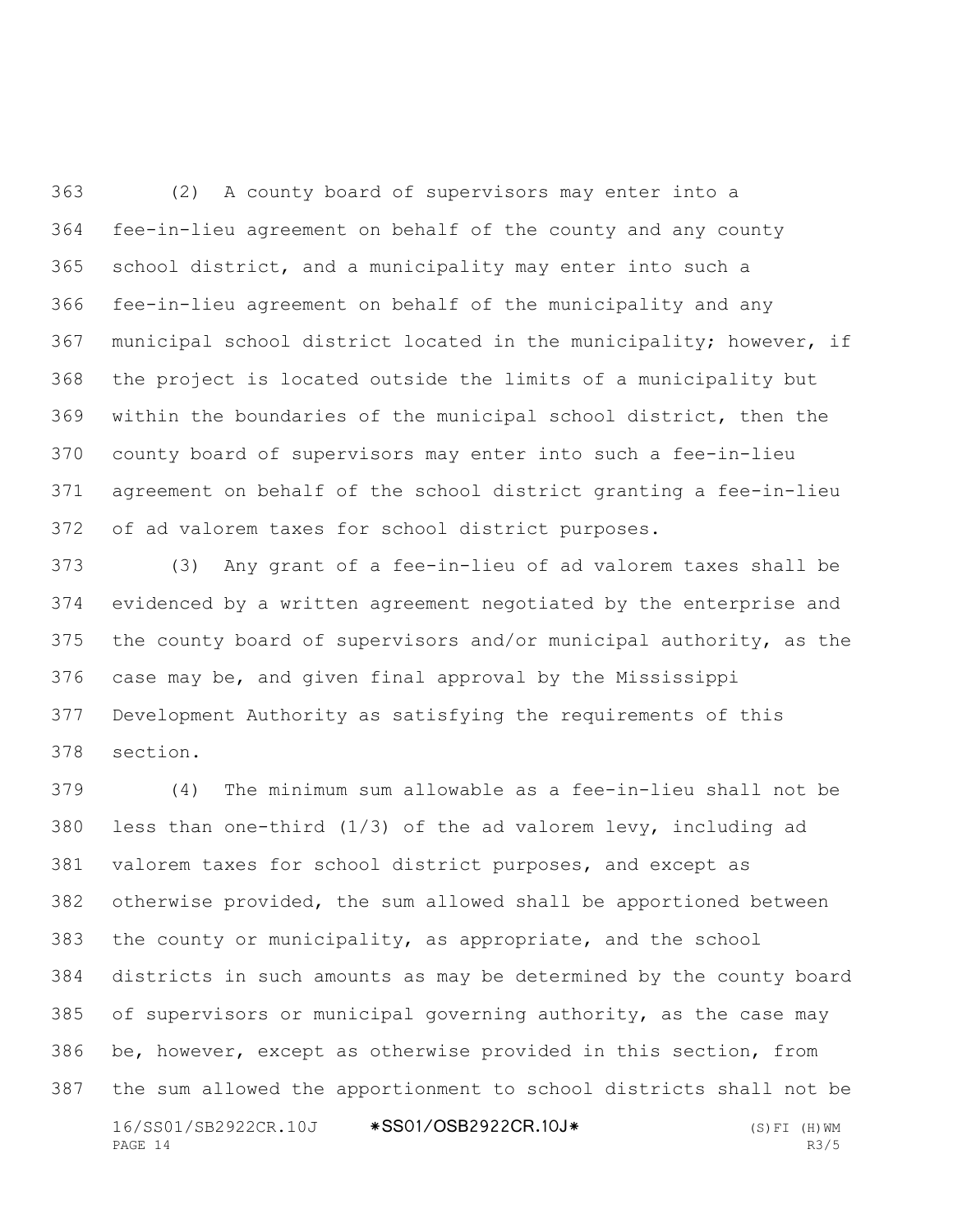less than the school districts' pro rata share based upon the proportion that the millage imposed for the school districts by the appropriate levying authority bears to the millage imposed by such levying authority for all other county or municipal purposes. Any fee-in-lieu agreement entered into **\* \* \*** under this section shall become a binding obligation of the parties to the agreement, be effective upon its execution by the parties and approval by the Mississippi Development Authority and **\* \* \***, except as otherwise provided in Section 17-25-23 or Section 57-75-33, or any other provision of law, continue in effect for a period not to exceed twenty (20) years commencing on the date that the fee-in-lieu granted thereunder begins in accordance with the agreement; however, no particular parcel of land, real property improvement or item of personal property shall be subject to a fee-in-lieu for a duration of more than ten (10) years. Any such agreement shall be binding, according to its terms, on future boards of supervisors of the county and/or governing authorities of a municipality, as the case may be, for the duration of the agreement.

16/SS01/SB2922CR.10J \*SS01/OSB2922CR.10J\* (S)FI (H)WM PAGE 15 R3/5 (5) The fee-in-lieu may be a stated fraction or percentage of the ad valorem taxes otherwise payable or a stated dollar amount. If the fee is a fraction or percentage of the ad valorem tax levy, it shall be annually computed on all ad valorem taxes 411 otherwise payable, including school taxes, as the same may vary from year to year based upon changes in the millage rate or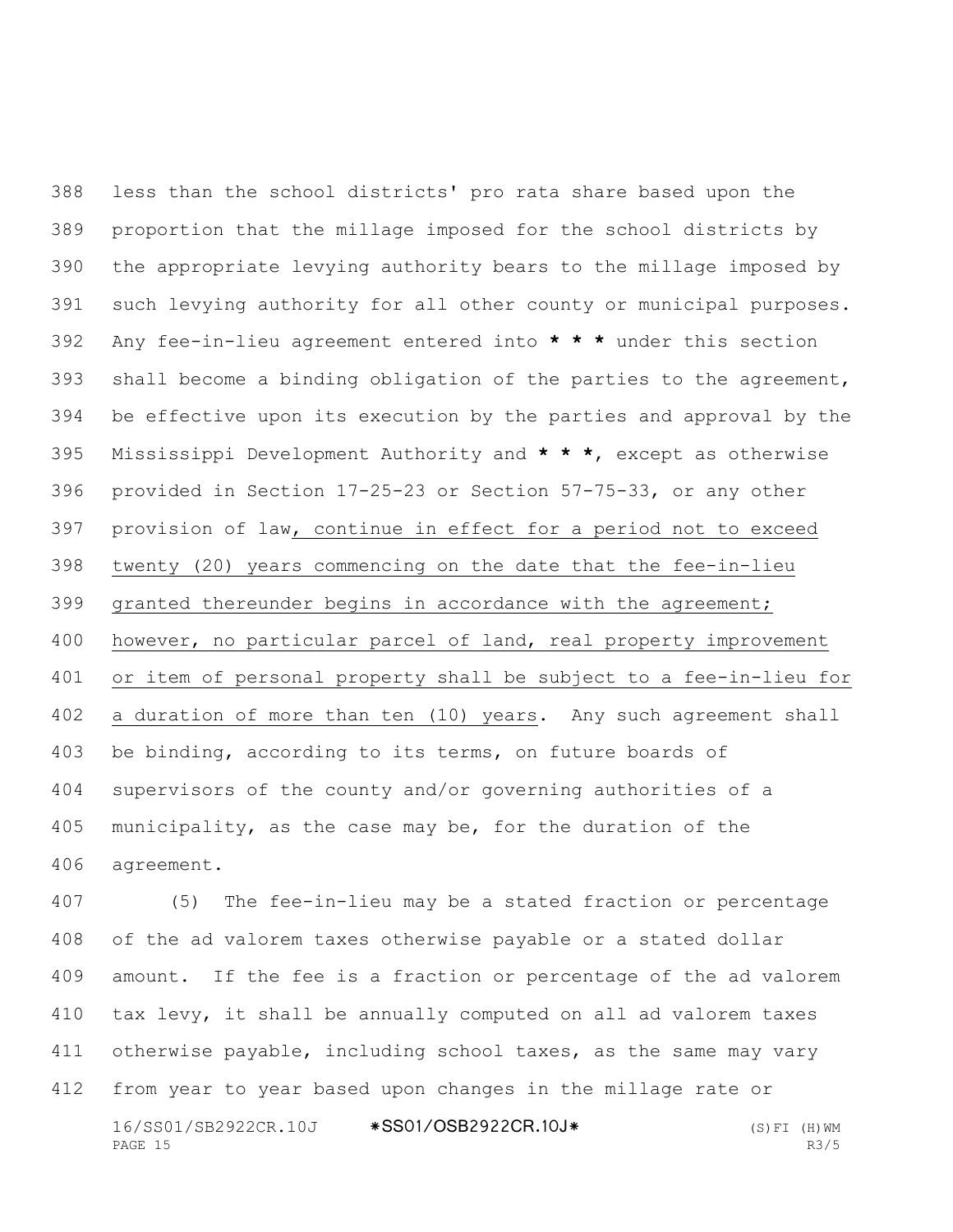assessed value and shall not be less than one-third (1/3) of that amount. If the fee is a stated dollar amount, said amount shall be the higher of the sum provided for fixed payment or one-third (1/3) of the total of all ad valorem taxes otherwise payable as annually determined during each year of the fee-in-lieu.

 (6) Notwithstanding Section 27-31-111, the parties to a fee-in-lieu may agree on terms and conditions providing for the reduction, suspension, termination or reinstatement of a fee-in-lieu agreement or any fee-in-lieu period granted thereunder upon the cessation of operations by project for twelve (12) or more consecutive months or due to other conditions set forth in the agreement.

 (7) For a project as defined in Section 57-75-5(f)(xxi) and located in a county that is a member of a regional economic development alliance created under Section 57-64-1 et seq., the members of the regional economic development alliance may divide the sum allowed as a fee-in-lieu in a manner as determined by the alliance agreement, and the boards of supervisors of the member counties may then apportion the sum allowed between school district purposes and all other county purposes.

 (8) For a project as defined in Section 57-75-5(f)(xxvi), the board of supervisors of the county in which the project is located may negotiate with the school district in which the project is located and apportion to the school district an amount of the fee-in-lieu that is agreed upon in the negotiations

16/SS01/SB2922CR.10J \*SS01/OSB2922CR.10J\* (S)FI (H)WM PAGE 16 R3/5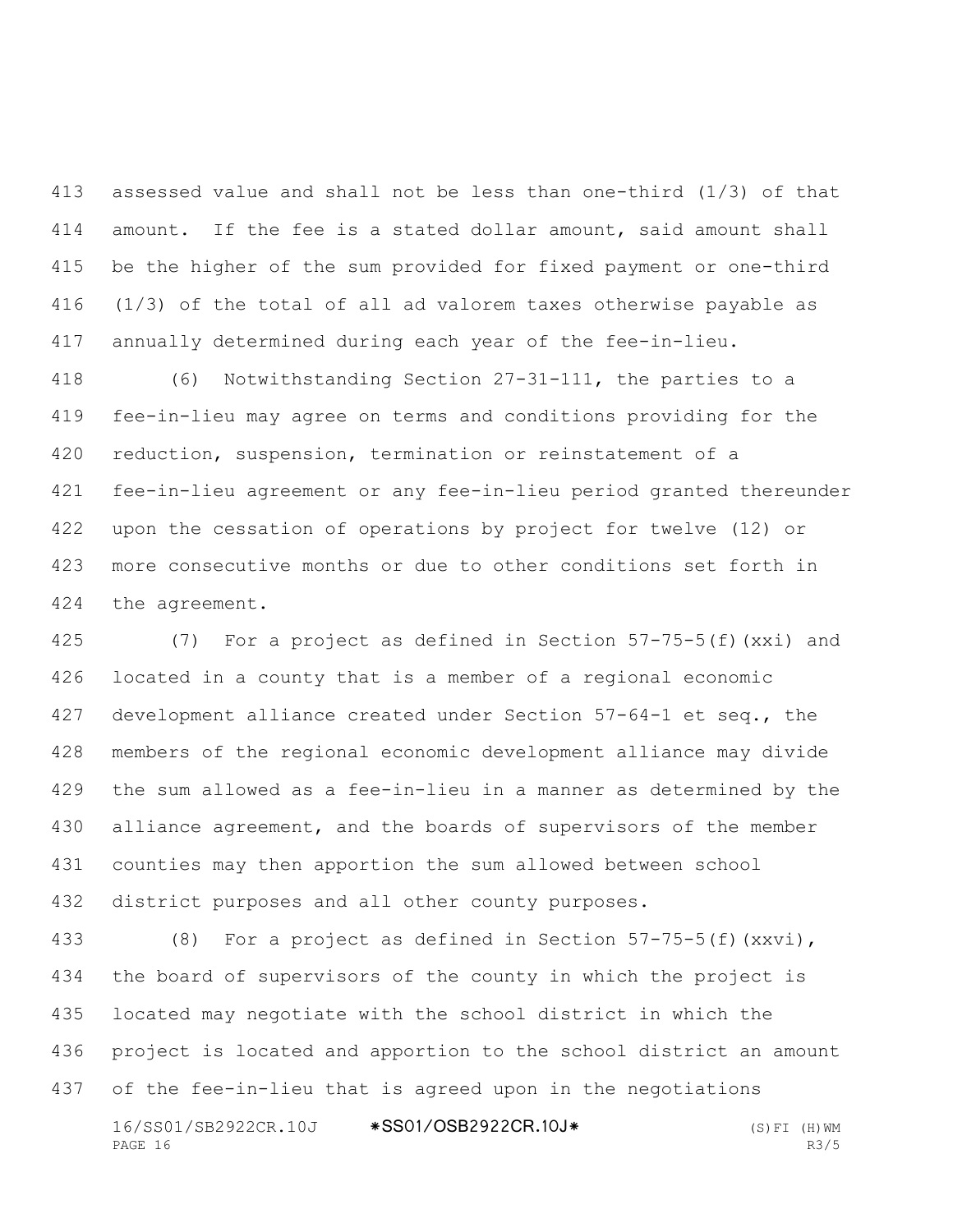different than the amount provided for in subsection (3) of this section.

 (9) For a project as defined in Section 57-75-5(f)(xxviii), the annual amount of the fee-in-lieu apportioned to the county shall not be less than the amount necessary to pay the annual debt service on bonds issued by the county pursuant to Section 57-75-37(3)(c).

 **SECTION 3.** Section 57-26-1, Mississippi Code of 1972, is amended as follows:

 57-26-1. As used in Sections 57-26-1 through 57-26-5, the following terms and phrases shall have the meanings ascribed in this section unless the context clearly indicates otherwise:

 (a) "Approved project costs" means actual costs incurred by an approved participant for land acquisition, construction, engineering, design and other costs approved by the Mississippi Development Authority relating to a tourism project; however, for the purposes of a tourism project described in paragraph (d)(iv) of this section, such costs include only those incurred after January 1, 2011, relating to the hotel portion of the project consisting of facilities used for lodging and common areas in that portion of the project. All costs must be verified by an independent third party approved by the MDA. An approved participant shall pay the costs for the third-party verification of costs. Approved project costs may not increase regardless of the actual costs incurred by the project.

16/SS01/SB2922CR.10J \*SS01/OSB2922CR.10J\* (S)FI (H)WM PAGE 17 R3/5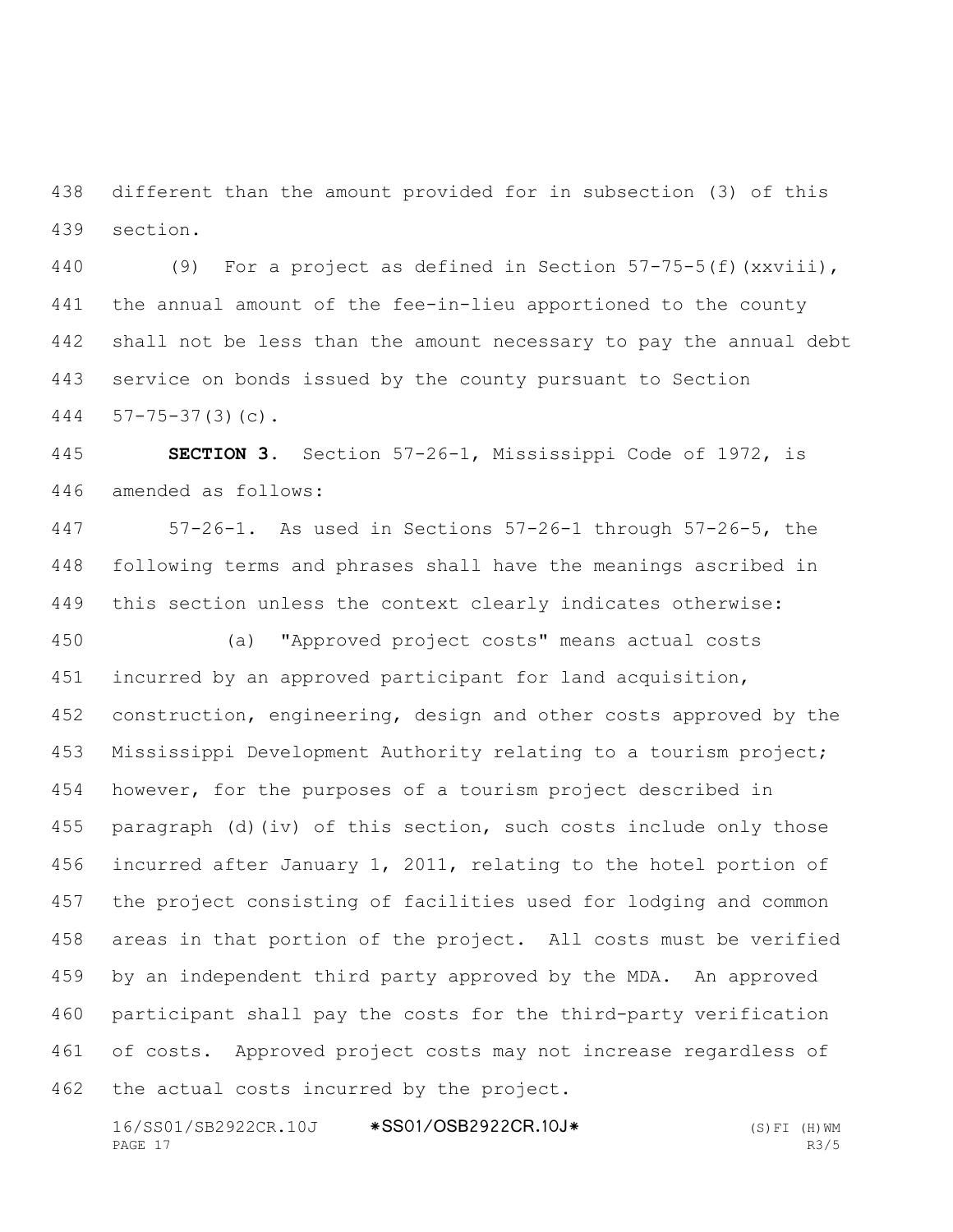(b) "Approved participant" means a person, corporation or other entity issued a certificate by the Mississippi Development Authority under Section 57-26-5.

 (c) "MDA" means the Mississippi Development Authority. (d) "Tourism project" shall include any of the following as may be approved by the MDA:

 (i) Theme parks, water parks, entertainment parks or outdoor adventure parks, cultural or historical interpretive educational centers or museums, motor speedways, indoor or outdoor entertainment centers or complexes, convention centers, professional sports facilities, spas, attractions created around a natural phenomenon or scenic landscape and marinas open to the public with a minimum private investment of not less than Ten Million Dollars (\$10,000,000.00);

 (ii) A hotel with a minimum private investment of Forty Million Dollars (\$40,000,000.00) in land, buildings, architecture, engineering, fixtures, equipment, furnishings, amenities and other related soft costs approved by the Mississippi Development Authority, and having a minimum private investment of One Hundred Fifty Thousand Dollars (\$150,000.00) per guest room which amount shall be included within the minimum private investment of Forty Million Dollars (\$40,000,000.00); (iii) A public golf course with a minimum private

investment of Ten Million Dollars (\$10,000,000.00);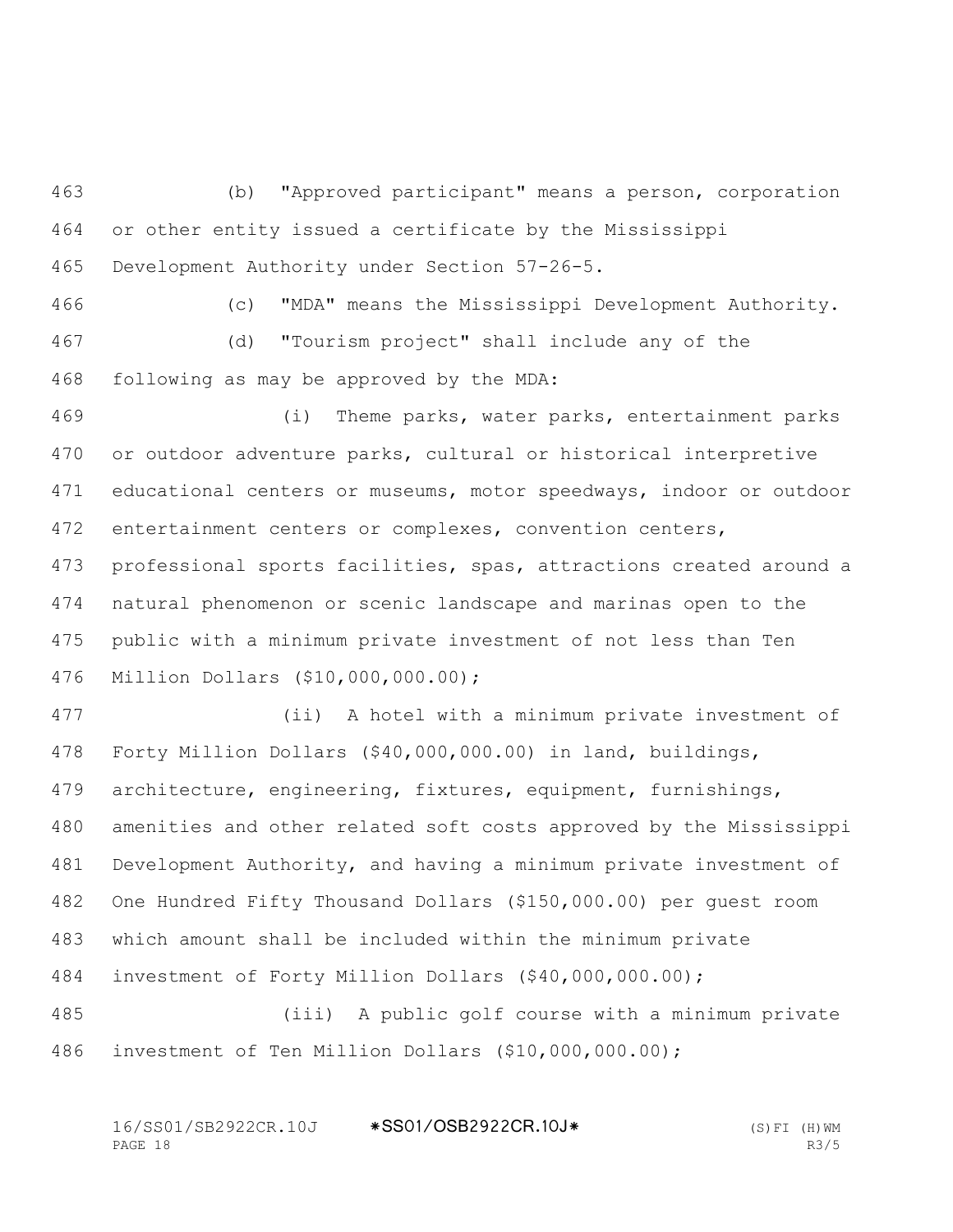(iv) A full service hotel with a minimum private investment of Fifteen Million Dollars (\$15,000,000.00) in land, buildings, architecture, engineering, fixtures, equipment, furnishings, amenities and other related soft costs approved by the Mississippi Development Authority, and having a minimum private investment of Two Hundred Thousand Dollars (\$200,000.00) per guest room or suite which amount shall be included within the minimum private investment of Fifteen Million Dollars (\$15,000,000.00), a minimum of twenty-five (25) guest rooms or suites, and guest amenities such as restaurants, spas and other amenities as determined by the Mississippi Development Authority; however, in a county in which the Grammy Museum Mississippi or the Mississippi Arts and Entertainment Center is located, the minimum private investment per guest room or suite shall be One Hundred Fifty Thousand Dollars (\$150,000.00) which amount shall be included within the minimum private investment of Fifteen Million Dollars (\$15,000,000.00);

 (v) A tourism attraction located within an "entertainment district" as defined in Section 17-29-3 that is open to the public, has seating to accommodate at least forty (40) persons, is open at least five (5) days per week from at least 6:00 p.m. until midnight, serves food and beverages, and provides live entertainment at least three (3) nights per week;

510 (vi) A cultural retail attraction;

16/SS01/SB2922CR.10J \*SS01/OSB2922CR.10J\* (S)FI (H)WM PAGE 19 R3/5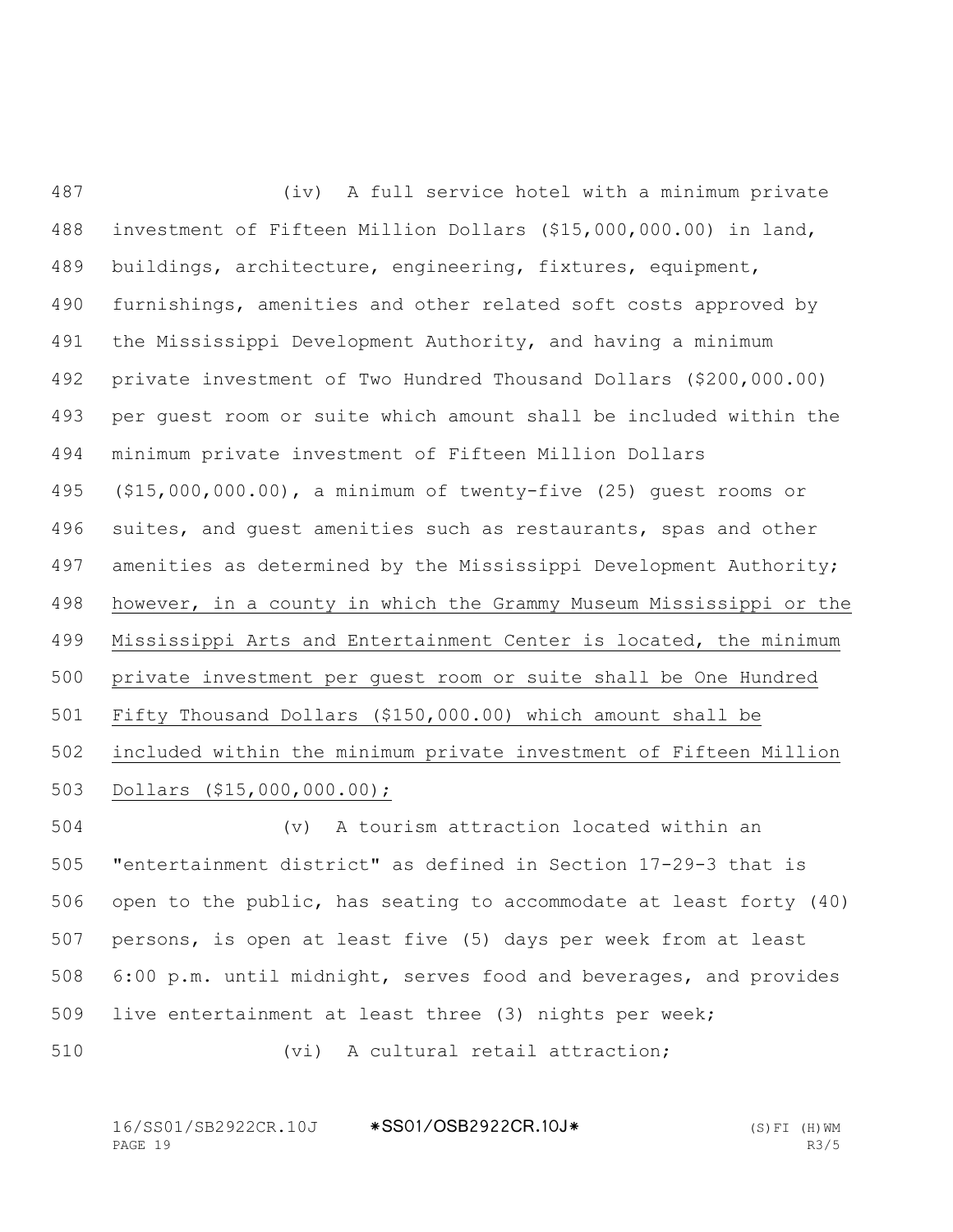(vii) A tourism attraction located within a historic district where the district is listed in the National Register of Historic Places, where the tourism attraction is open to the public, has seating to accommodate at least forty (40) persons, is open at least five (5) days per week from at least 6:00 p.m. until midnight, serves food and beverages, and provides live entertainment at least three (3) nights per week.

 The term "tourism project" does not include any licensed gaming establishment owned, leased or controlled by a business, corporation or entity having a gaming license issued under Section 75-76-1 et seq.; however, the term "tourism project" may include a project described in this paragraph (d) that is owned, leased or controlled by such a business, corporation or entity or in which the business, corporation or entity has a direct or indirect financial interest if the project is in excess of development that the State Gaming Commission requires for the issuance or renewal of a gaming license and is not part of a licensed gaming establishment in which gaming activities are conducted.

16/SS01/SB2922CR.10J \*SS01/OSB2922CR.10J\* (S)FI (H)WM PAGE 20 R3/5 The term "tourism project" does not include any facility within the project whose primary business is retail sales or any expansions of existing projects; however, pro shops, souvenir shops, gift shops, concessions and similar retail activities, and cultural retail attractions may be included within the definition of the term "tourism project." In addition, retail activities, regardless of whether the primary business is retail sales, that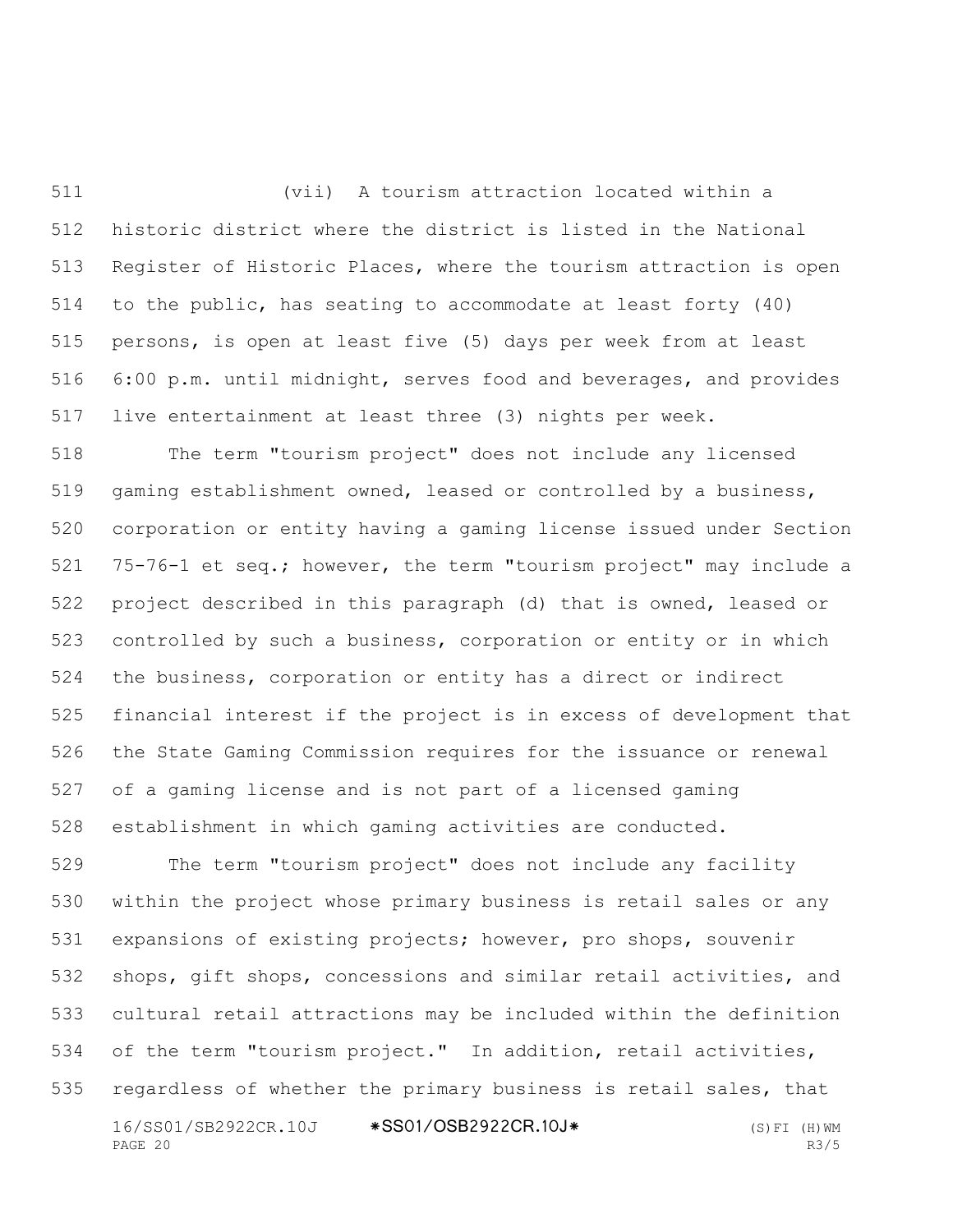are part of a resort development may be included within the definition of "tourism project."

 (e) "Resort development" means a travel destination development with a minimum private investment of One Hundred Million Dollars (\$100,000,000.00) and which consists of (i) a hotel with a minimum of two hundred (200) guest rooms or suites and having a minimum private investment of Two Hundred Thousand Dollars (\$200,000.00) per guest room or suite, and (ii) guest amenities such as restaurants, golf courses, spas, fitness facilities, entertainment activities and other amenities as determined by the MDA. Not more than an amount equal to forty percent (40%) of the private investment required by this paragraph may be expended on facilities to house retail activity.

 (f) "Cultural retail attraction" means a project which combines destination shopping with cultural or historical interpretive elements specific to Mississippi with a minimum private investment of Fifty Million Dollars (\$50,000,000.00) in land, buildings, architecture, engineering, fixtures, equipment, furnishings, amenities and other related soft costs approved by the Mississippi Development Authority and which:

 (i) Is located in a qualified resort area as defined in Section 67-1-5;

16/SS01/SB2922CR.10J \*SS01/OSB2922CR.10J\* (S)FI (H)WM<br>PAGE 21 R3/5 PAGE 21 R3/5 (ii) Is a part of a master-planned development with a total investment of not less than One Hundred Million Dollars (\$100,000,000.00) in land, buildings, architecture,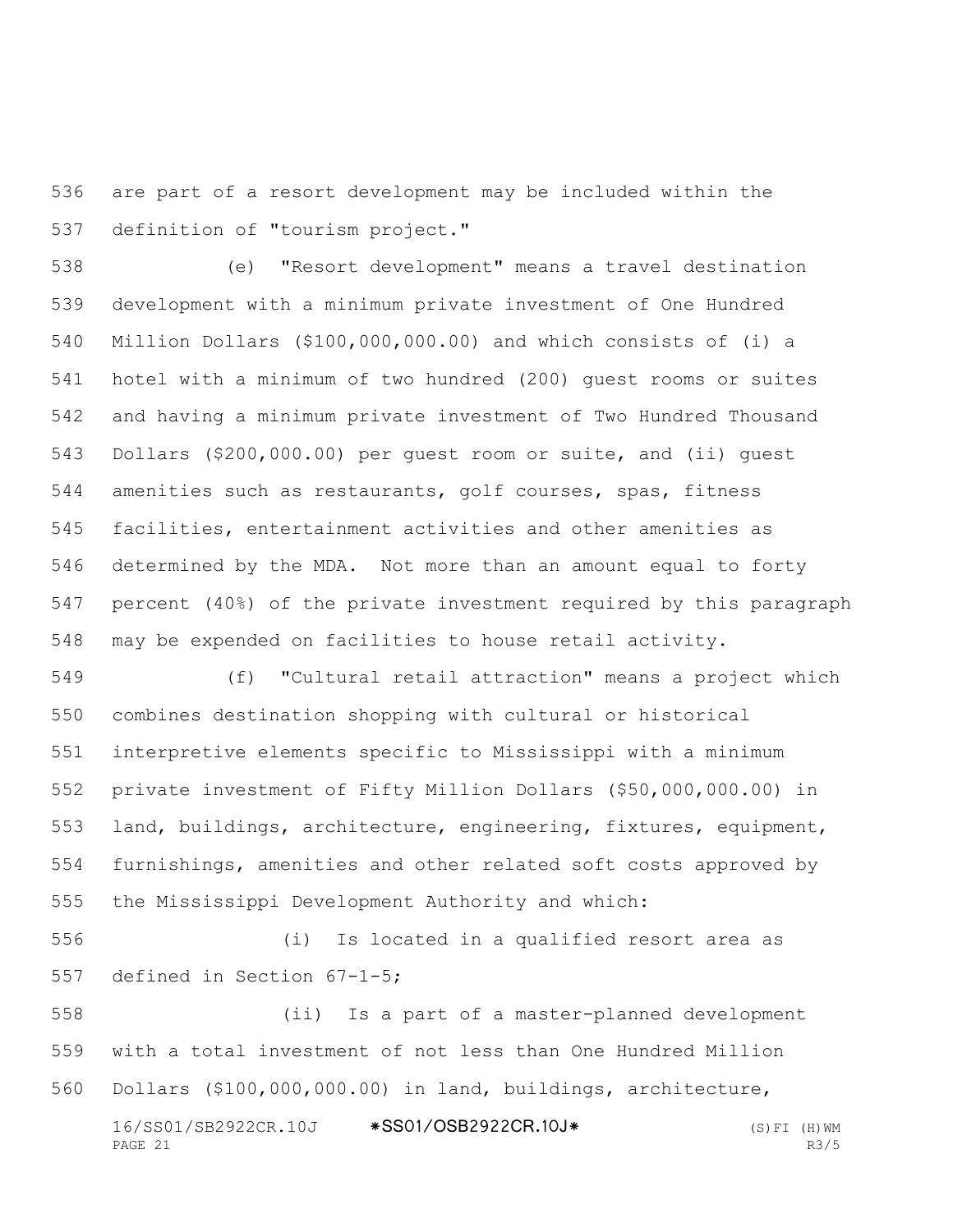engineering, fixtures, equipment, furnishings, amenities and other related soft costs approved by the Mississippi Development Authority;

 (iii) Has a minimum of fifty (50) retail tenants with a minimum of three hundred thousand (300,000) square feet of heated and cooled space; and

 (iv) Has a minimum investment of One Million Dollars (\$1,000,000.00) in one or more of the following: 1. Art created by Mississippi artists or portraying themes specific to Mississippi;

 2. Memorabilia, signage or historical markers which serve to promote the State of Mississippi;

 3. Audio/visual equipment used to showcase Mississippi artists;

 4. A minimum of one thousand two hundred and fifty (1,250) square feet of heated and cooled space available to the Mississippi Development Authority or its assignee for a period of not less than ten (10) years.

 (g) "Retail activity" means businesses whose inventory consists primarily of upscale name brands or their equivalent as determined by the MDA.

(h) "State" means the State of Mississippi.

 **SECTION 4.** Section 57-26-5, Mississippi Code of 1972, is amended as follows:

16/SS01/SB2922CR.10J \*SS01/OSB2922CR.10J\* (S)FI (H)WM<br>PAGE 22 R3/5 PAGE 22 R3/5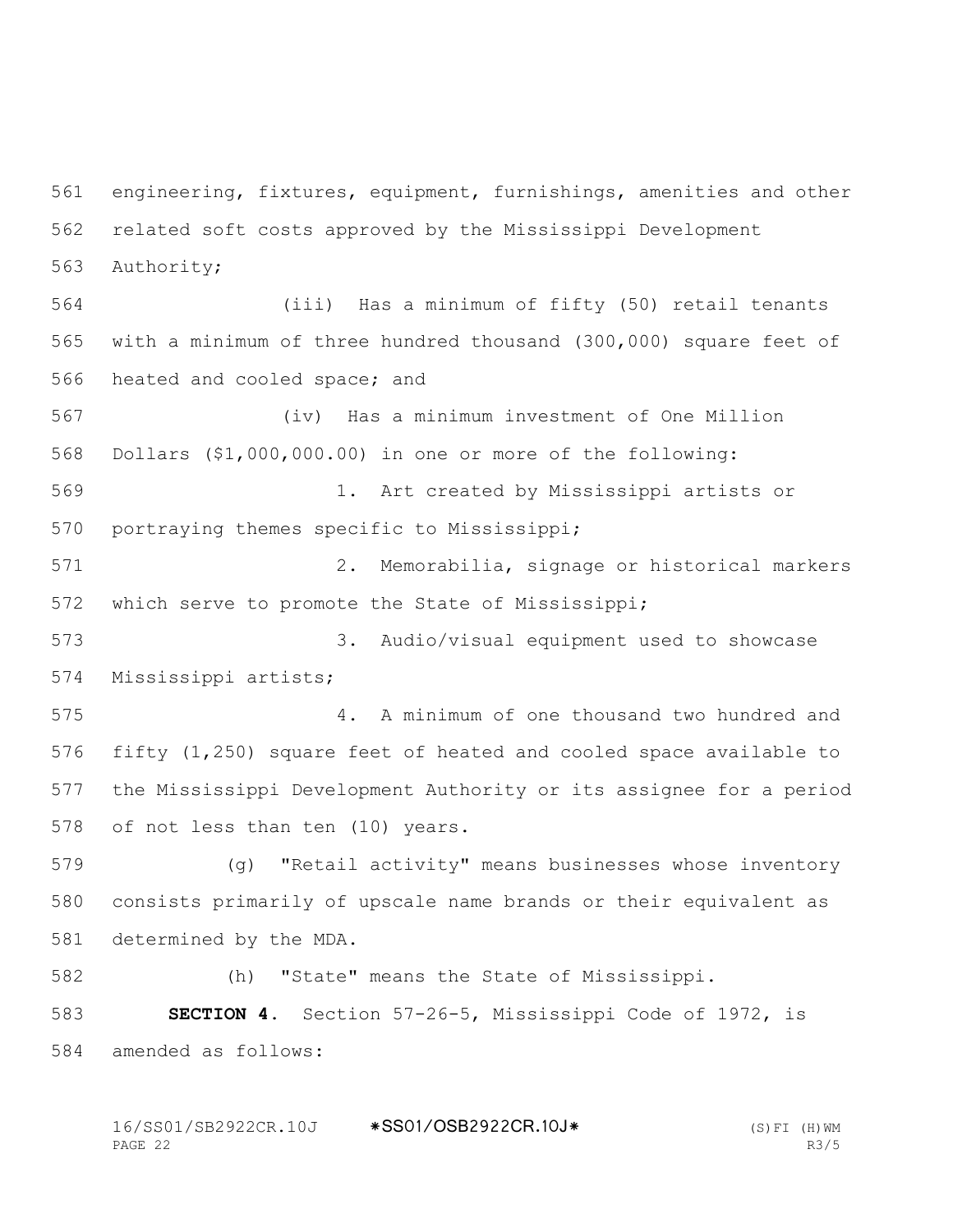57-26-5. (1) The MDA shall develop, implement and administer the incentive program authorized in Sections 57-26-1 through 57-26-5 and shall promulgate rules and regulations necessary for the development, implementation and administration of such program.

16/SS01/SB2922CR.10J \*SS01/OSB2922CR.10J\* (S)FI (H)WM PAGE 23 R3/5 (2) A person, corporation or other entity desiring to participate in the incentive program authorized in Sections 57-26-1 through 57-26-5 must submit an application and an application fee in the amount of Five Thousand Dollars (\$5,000.00) to the MDA. Such application must contain (a) plans for the proposed tourism project; (b) a detailed description of the proposed tourism project; (c) the method of financing the proposed tourism project and the terms of such financing; (d) an independent study that identifies the number of out-of-state visitors anticipated to visit the project and the ratio of out-of-state visitors to in-state visitors; and (e) any other information required by the MDA. The Executive Director of the MDA shall review the application and determine if it qualifies as a tourism project under this section and under the rules and regulations promulgated pursuant to this section. If the executive director determines the proposed tourism project qualifies as a tourism project under this section and under the rules and regulations promulgated pursuant to this section, he shall issue a certificate to the person, corporation or other entity designating such person, corporation or other entity as an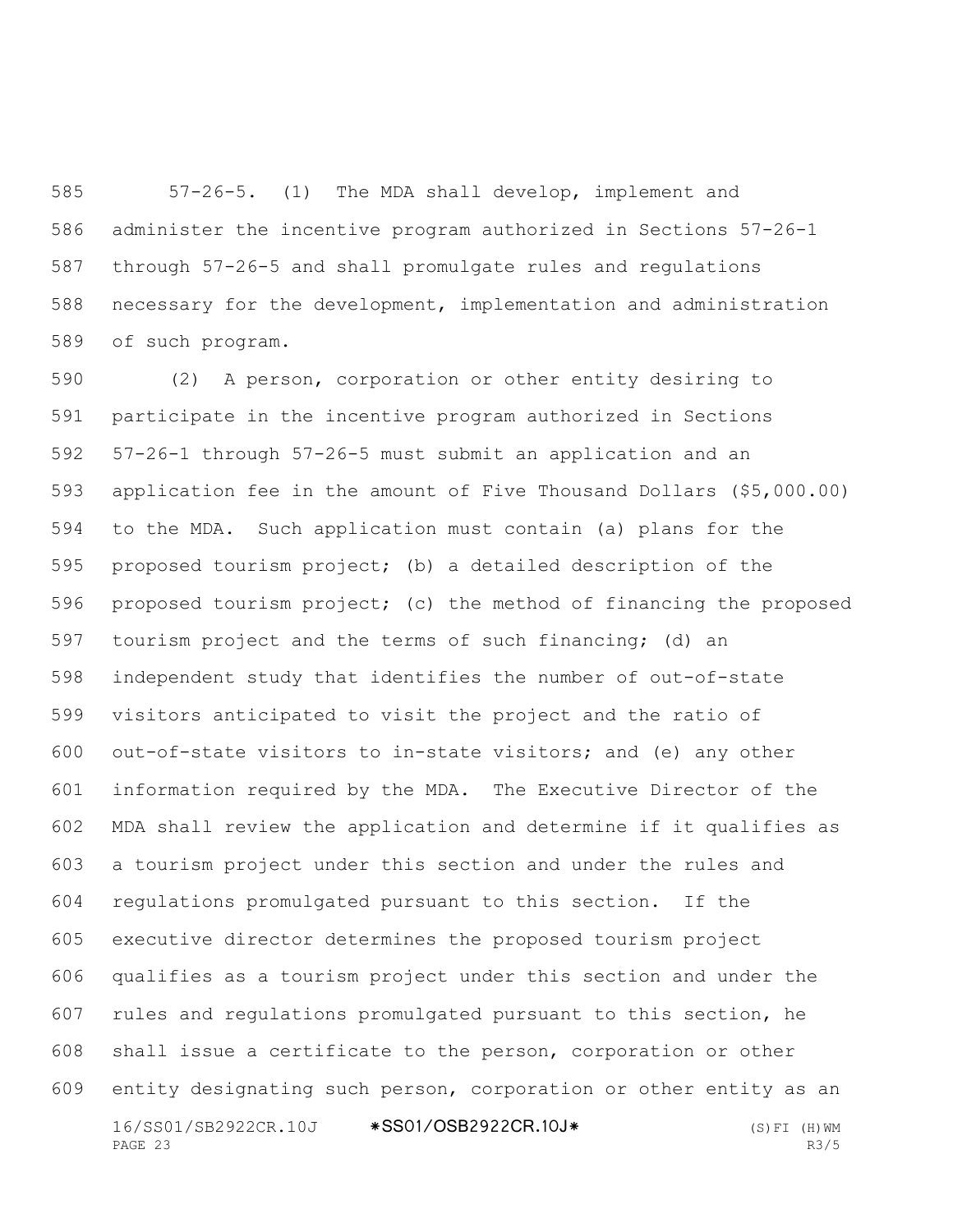approved participant and authorizing the approved participant to participate in the incentive program provided for in Sections 57-26-1 through 57-26-5. No certificate designating an entity as an approved participant and authorizing the approved participant to participate in the incentive program shall be issued from and after July 1, 2014, for tourism projects that are cultural retail attractions, or from and after July 1, **\* \* \*** 2020, for other tourism projects.

 (3) The MDA shall cause a cost benefit analysis of the tourism project to be performed by a state institution of higher learning, the university research center or some other entity approved by the MDA.

 **SECTION 5.** Section 57-89-7, Mississippi Code of 1972, is amended as follows:

 57-89-7. (1) (a) A motion picture production company that expends at least Fifty Thousand Dollars (\$50,000.00) in base investment, payroll and/or fringes, in the state shall be entitled to a rebate of a portion of the base investment made by the motion picture production company. Subject to the provisions of this section, the amount of the rebate shall be equal to twenty-five percent (25%) of the base investment made by the motion picture production company.

16/SS01/SB2922CR.10J \*SS01/OSB2922CR.10J\* (S)FI (H)WM  $PAGE$  24 R3/5 (b) In addition to the rebates authorized under paragraphs (a), (c) and (d) of this subsection, a motion picture production company may receive a rebate equal to twenty-five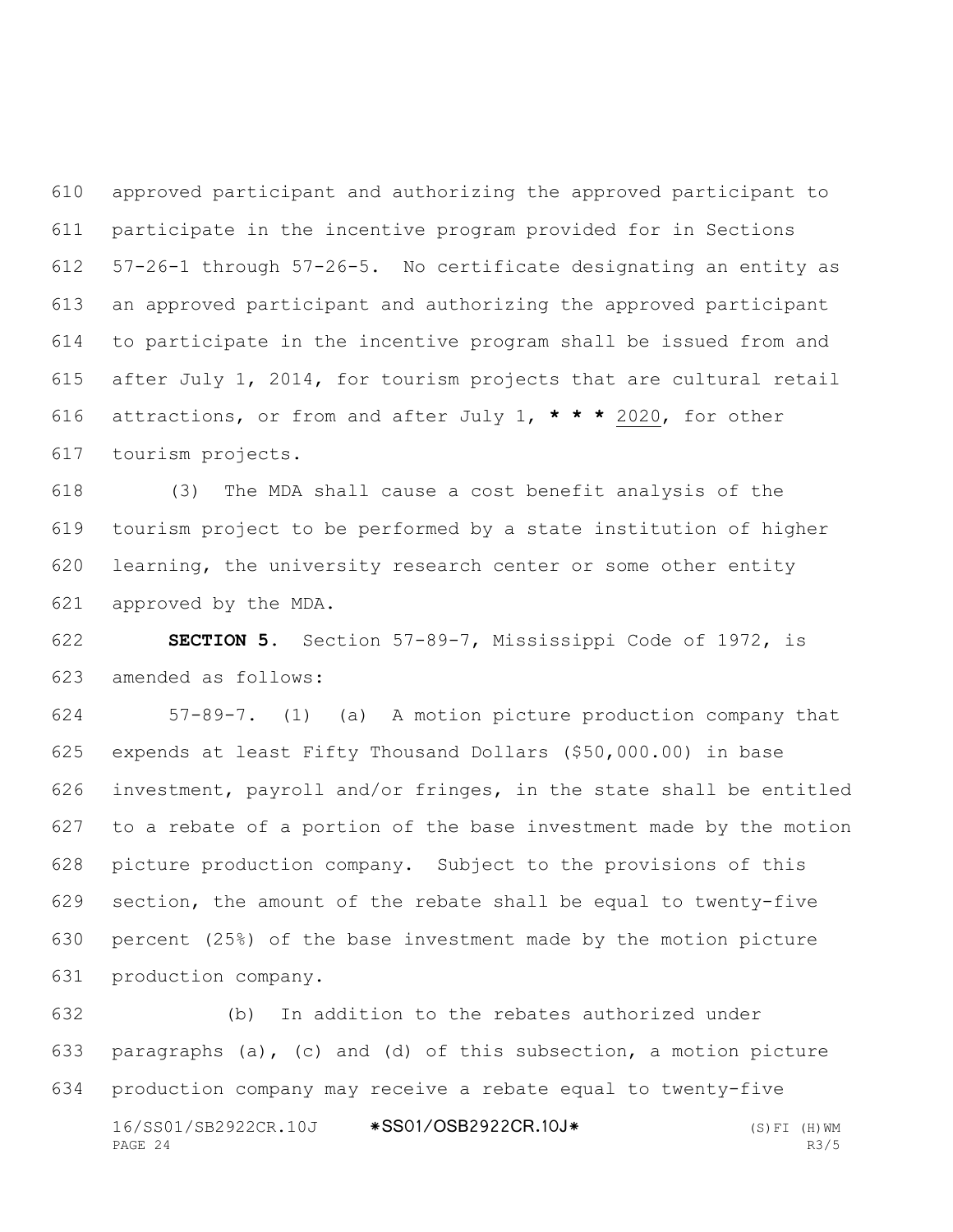percent (25%) of payroll and fringes paid for any employee who is not a resident and whose wages are subject to the Mississippi Income Tax Withholding Law of 1968. However, if the payroll and fringes paid for an employee exceeds Five Million Dollars (\$5,000,000.00), then the rebate is authorized only for the first Five Million Dollars (\$5,000,000.00) of such payroll and fringes.

 (c) In addition to the rebates authorized under paragraphs (a), (b) and (d) of this subsection, a motion picture production company may receive a rebate equal to thirty percent (30%) of payroll and fringes paid for any employee who is a resident and whose wages are subject to the Mississippi Income Tax Withholding Law of 1968. However, if the payroll and fringes paid for an employee exceeds Five Million Dollars (\$5,000,000.00), then the rebate is authorized only for the first Five Million Dollars (\$5,000,000.00) of such payroll and fringes.

 (d) In addition to the rebates authorized in paragraphs 651 (a), (b) and (c) of this subsection, a motion picture production company may receive an additional rebate equal to five percent (5%) of the payroll and fringes paid for any employee who is an honorably discharged veteran of the United States Armed Forces and whose wages are subject to the Mississippi Income Tax Withholding Law of 1968.

16/SS01/SB2922CR.10J \*SS01/OSB2922CR.10J\* (S)FI (H)WM<br>PAGE 25 R3/5 PAGE 25 R3/5 (e) If a motion picture has physical production activities and/or post-production activities both inside and outside the state, then the motion picture production company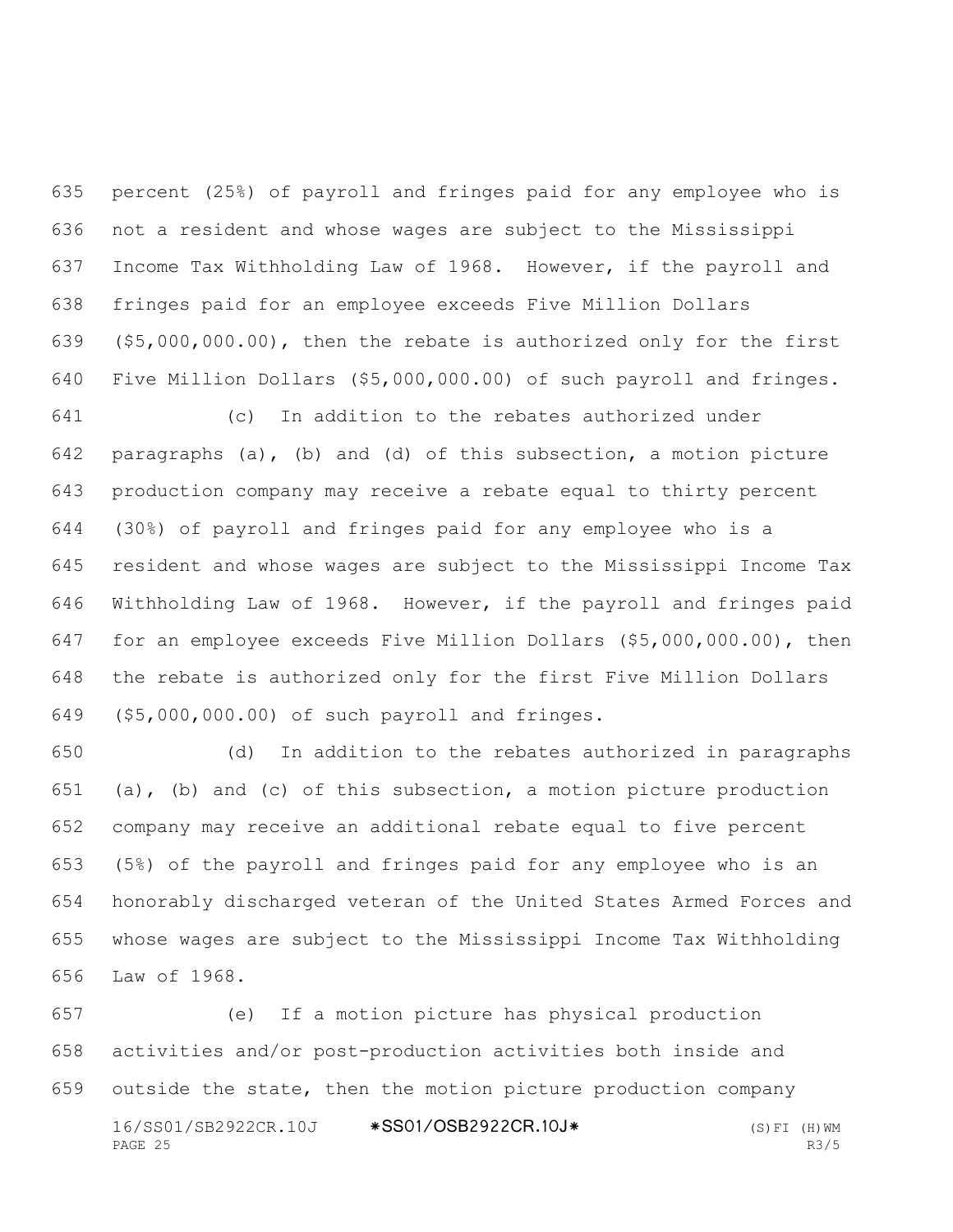shall be required to provide an itemized accounting for each employee regarding such activities inside and outside the state for the purposes of proration of eligible payroll based on the percentage of activities performed in the state.

 (f) The total amount of rebates authorized for a motion picture project shall not exceed Ten Million Dollars (\$10,000,000.00) in the aggregate.

 (g) The total amount of rebates authorized in any fiscal year shall not exceed Twenty Million Dollars (\$20,000,000.00) in the aggregate.

 (2) A motion picture production company desiring a rebate under this section must submit a rebate request to the Department of Revenue upon completion of the project. The request must include a detailed accounting of the base investment made by the motion picture production company and any other information required by the Department of Revenue. Rebates made by the Department of Revenue under this section shall be made from current income tax collections. The Department of Revenue shall not approve any application for a rebate under subsection (1)(b) of this section after July 1, **\* \* \*** 2017.

16/SS01/SB2922CR.10J \*SS01/OSB2922CR.10J\* (S)FI (H)WM PAGE 26 R3/5 (3) The Department of Revenue shall have all powers necessary to implement and administer the provisions of this section, and the Department of Revenue shall promulgate rules and regulations, in accordance with the Mississippi Administrative Procedures Law, necessary for the implementation of this section.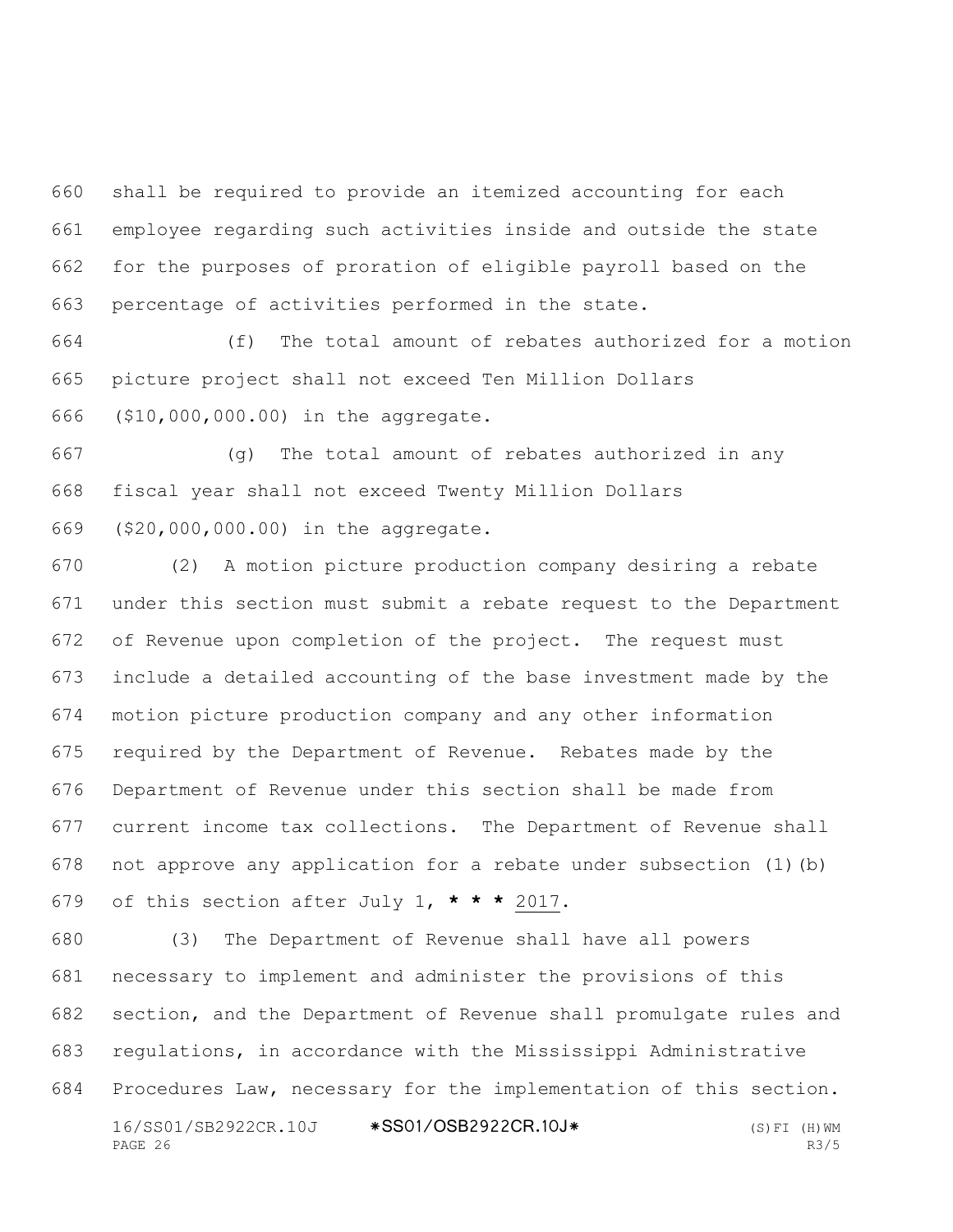(4) The State Auditor may conduct performance and compliance audits under this chapter according to Section 7-7-211(o) and may bill the oversight agency.

 **SECTION 6.** All railroad properties and facilities in this state owned by a limited liability company or other entity that is wholly owned by a railroad authority created under Section 19-29-1 et seq., shall be exempt from ad valorem taxation to the same extent as property belonging to such a railroad authority. For the purposes of this section, the term "railroad properties and facilities" means and has the same definition as that term has in Section 19-29-5.

 **SECTION 7.** This act shall take effect and be in force from and after July 1, 2016.

## **Further, amend by striking the title in its entirety and inserting in lieu thereof the following:**

16/SS01/SB2922CR.10J \*SS01/OSB2922CR.10J\* (S)FI (H)WM PAGE 27 R3/5 AN ACT TO AMEND SECTION 27-7-22.31, MISSISSIPPI CODE OF 1972, TO WHICH AUTHORIZES AN INCOME TAX CREDIT FOR COSTS AND EXPENSES INCURRED FOR THE REHABILITATION OF CERTAIN HISTORIC STRUCTURES, TO PROVIDE THAT THE CREDIT SHALL NOT APPLY TO SINGLE-FAMILY DWELLING UNLESS A CERTIFICATE EVIDENCING THE ELIGIBLE CREDIT HAS BEEN ISSUED TO THE TAXPAYER BY THE DEPARTMENT OF ARCHIVES AND HISTORY THAT APPLIES TO SUCH HOME PRIOR TO JULY 1, 2016, OR THE DWELLING 8 IS LISTED ON THE NATIONAL REGISTER OF HISTORIC PLACES; TO INCREASE THE MAXIMUM AGGREGATE AMOUNT OF TAX CREDITS THAT MAY BE AWARDED; TO LIMIT THE AMOUNT OF CREDITS THAT MAY BE AWARDED IN ANY ONE STATE FISCAL YEAR; TO GRANT PRIORITY FOR THE TAX CREDIT TO TAXPAYERS WHO WERE ISSUED A CERTIFICATE EVIDENCING THE ELIGIBLE CREDIT PRIOR TO JULY 1, 2016; TO PROVIDE THAT THE TAX CREDIT SHALL APPLY TO TAXPAYERS WHO HAVE BEEN ISSUED A CERTIFICATE EVIDENCING THE ELIGIBLE CREDIT BEFORE DECEMBER 31, 2020, OR WHO, BEFORE DECEMBER 31, 2020, HAVE RECEIVED A DETERMINATION IN WRITING FROM THE MISSISSIPPI DEPARTMENT OF ARCHIVES AND HISTORY THAT THE REHABILITATION IS CONSISTENT WITH THE HISTORIC CHARACTER OF THE